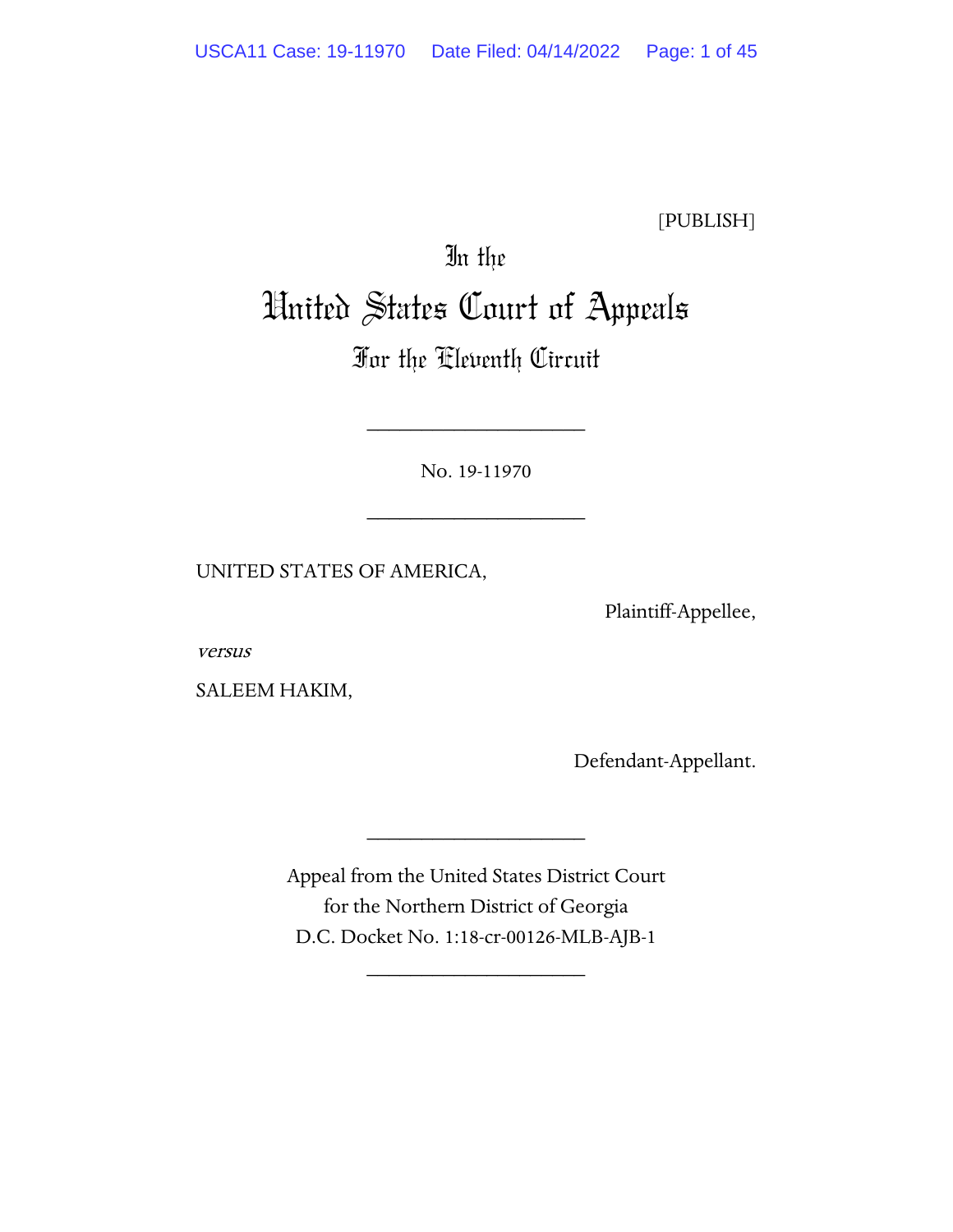Before WILLIAM PRYOR, Chief Judge, GRANT, and ANDERSON, Circuit Judges.

WILLIAM PRYOR, Chief Judge:

This appeal concerns whether a defendant's waiver of his right to counsel, U.S. CONST. amend. VI, is knowing when a court gives materially incorrect or misleading information about his potential maximum sentence. A jury found Saleem Hakim guilty as charged on three misdemeanor counts of willful failure to file a federal income tax return. See 26 U.S.C. § 7203. Although Hakim was represented by counsel at trial, he lacked representation during the pretrial process. At his arraignment, Hakim expressed his desire to waive his right to counsel and to represent himself. The magistrate judge found that Hakim's waiver was knowing after misinforming him that the maximum sentence he could receive if convicted was 12 months of imprisonment. After trial, the district court sentenced Hakim to 21 months of imprisonment. Hakim now argues that his purported waiver of counsel was not knowing. Because the magistrate judge gave materially incorrect information about "the possible punishment he faced, we hold that there was no knowing and intelligent waiver of [Hakim's] right to counsel." Molignaro v. Smith, 408 F.2d 795, 796 (5th Cir. 1969) (Wisdom, J.). And because "the defendant need not show prejudice to obtain a reversal," United States v. Stanley, 739 F.3d 633, 644 (11th Cir. 2014), we vacate and remand.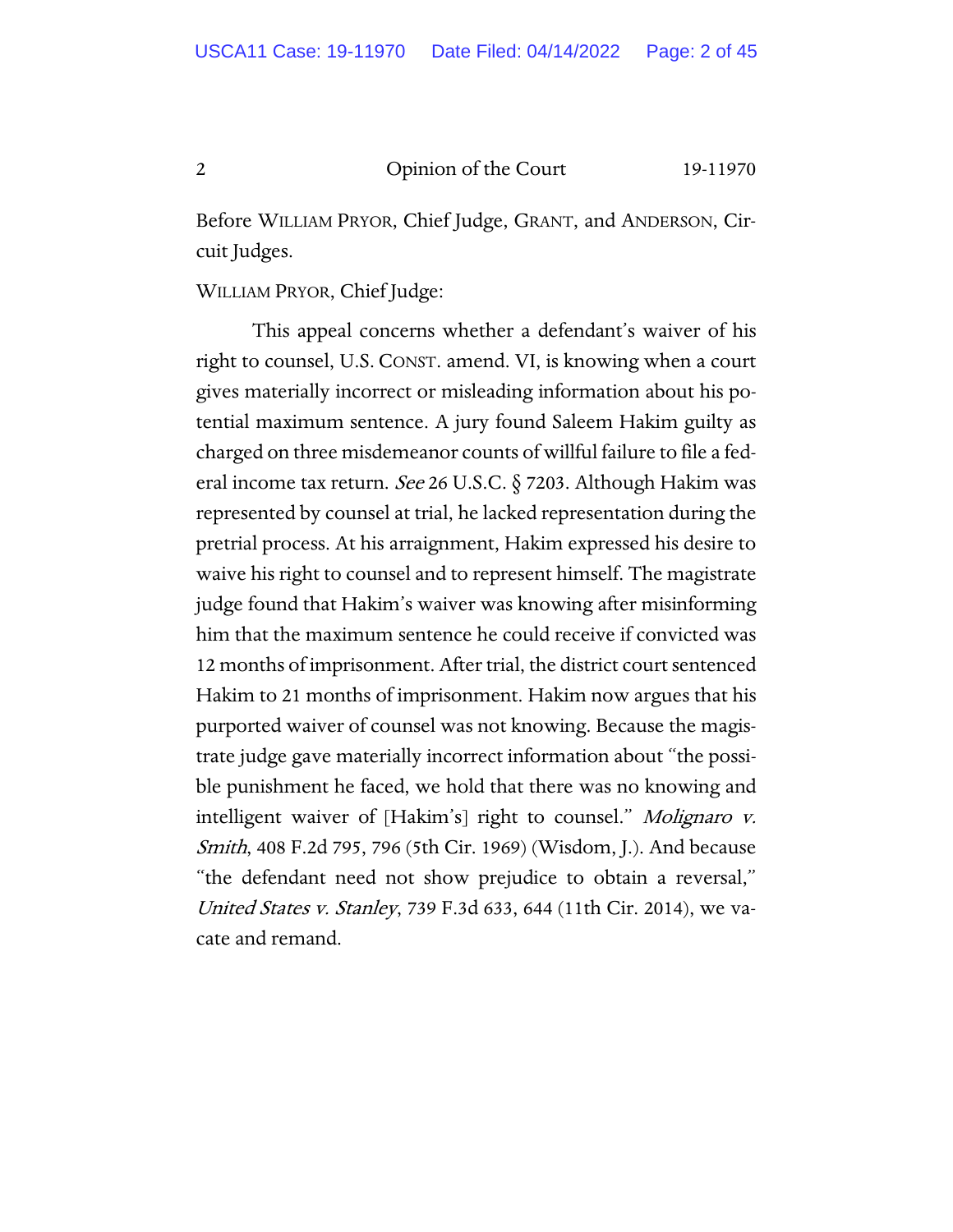# I. BACKGROUND

The United States filed an information charging Saleem Hakim with "willfully fail[ing] to make and file with the Internal Revenue Service . . . an income tax return for each of the calendar years" 2011, 2012, and 2013, despite knowing that "he and his spouse had and received gross income in excess of the minimum filing threshold." At his arraignment, the magistrate judge advised Hakim that he "ha[d] the right to a lawyer" and that the court "would appoint one for [him] free of charge" if he could not afford one. Brian Mendelsohn, the lawyer who would have been appointed to represent Hakim, informed the court that Hakim "wishe[d] to represent himself." After the magistrate judge announced his intention to "appoint and allow Mr. Mendelsohn to represent [Hakim] for purposes solely for [the arraignment]," Hakim "object[ed]," and the magistrate judge proceeded with "Hakim representing himself for purposes of" the arraignment.

The magistrate judge acknowledged that Hakim had an "absolute constitutional right . . . to represent [him]self," but that the law first required that the court "determine[] that [he was] able to make that decision . . . willfully and also with full knowledge of [his] rights in the law." The magistrate judge then asked Hakim a series of questions—"about [his] employment, [his] history, [and his] past"—to make that determination. Hakim responded that he would "remain silent" based on a series of incoherent and frivolous arguments. Hakim asserted that he would "address th[e] matter as the authorized representative for the so-called defendant in the all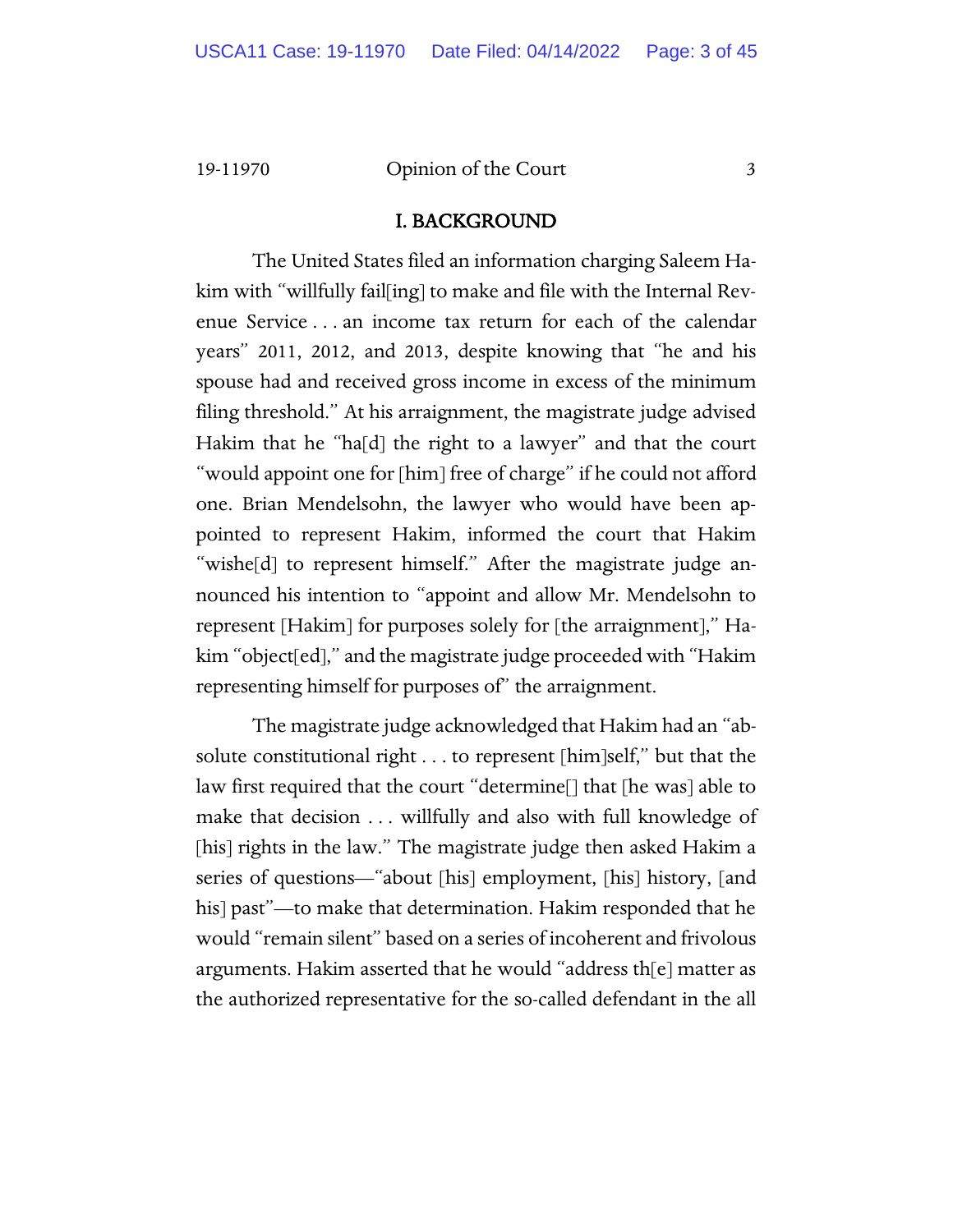caps style Saleem Hakim," but that "this Court hasn't presented anything to [him] that would give [him] any indication that they've got subject matter o[r] personal jurisdiction." He also asserted that he "s[aw] this as being double jeopardy."

The magistrate judge then advised Hakim about the proceedings that lay ahead. He read aloud the information against Hakim and then informed Hakim that "[i]t is a criminal case, a Class A misdemeanor, meaning that it's punishable by a potential term of imprisonment by up to one year." (Emphasis added.) Later during the arraignment, the magistrate judge repeated this advice: "[T]his is again a Class A misdemeanor, so we're not talking about a felony involving imprisonment *beyond one year.*" (Emphasis added.) At no point did the government dispute the veracity of the magistrate judge's advice about the term of imprisonment; it instead supplemented that advice with more information about potential penalties associated with these offenses, such as the maximum fine and supervised release.

The magistrate judge warned Hakim not to represent himself "because of the severity and seriousness of this case and the consequences to [Hakim] if convicted." And after explaining at length the risks and dangers associated with representing himself, the magistrate judge acknowledged that there was "a series of other questions" that "[the Supreme Court] suggests that [he was] to ask [Hakim] in order to make a decision about whether or not [Hakim] [was] in right mind," but "inferr[ed] that's futile here," as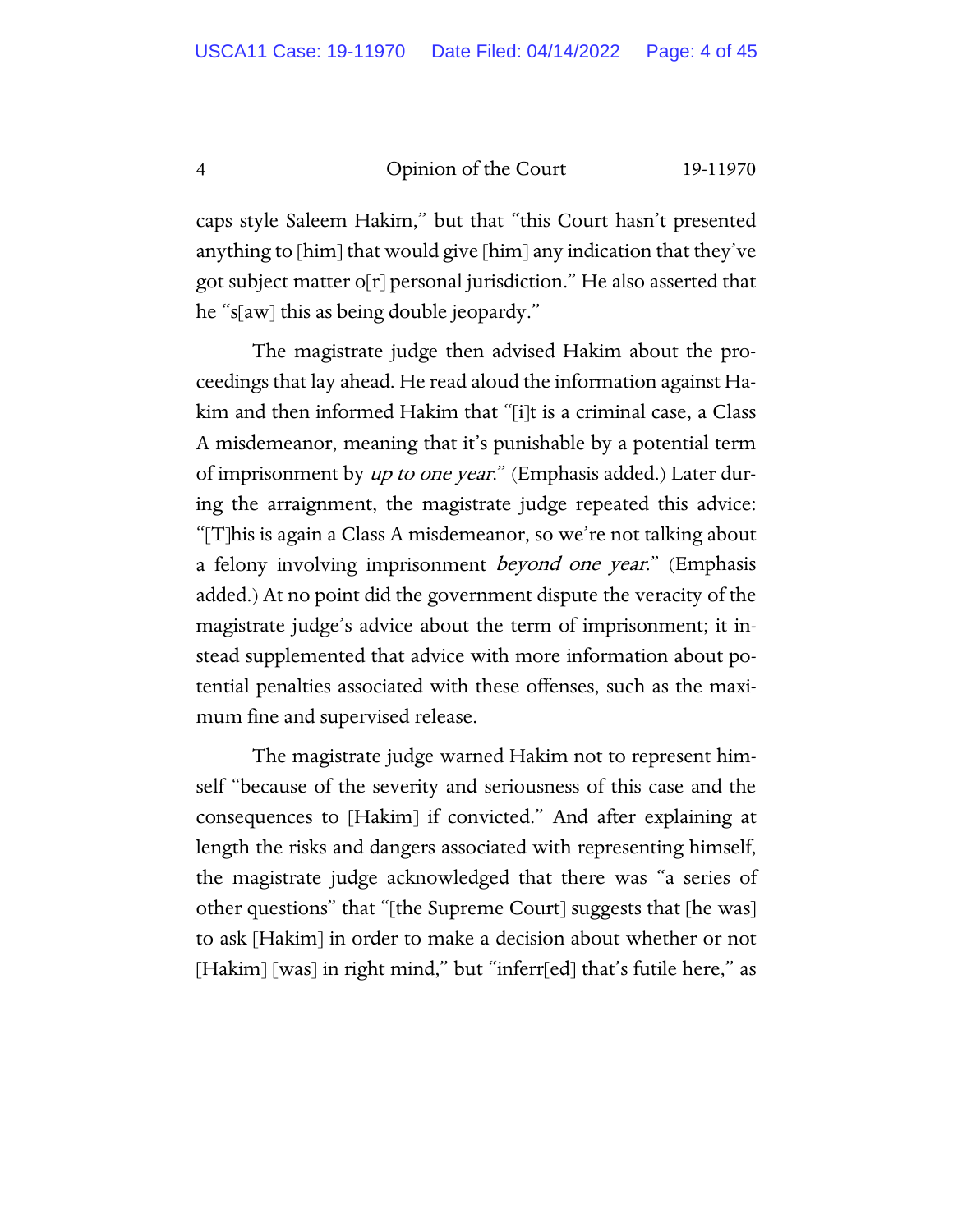Hakim would deliver "the same speech" involving frivolous and incoherent arguments as before.

After asking Hakim whether it was "still [his] desire at th[at] time to represent [him]self and not accept appointment of Mr. Mendelsohn to represent [him]," Hakim continued his incoherence:

I am Saleem Naazir, family of Hakim, a living male on the land and soil jurisdiction, as one of the people of the several states, having owner's equity and beneficial interest in the all caps style, Capitis Diminutio Maxima Saleem Naazir Hakim, which is an ens legis aka Saleem N. Hakim, all caps, and aka Saleem Hakim, who is allegedly being charged here as a defendant.

The magistrate judge later said that Hakim would proceed "by way of counsel" unless Hakim "clearly and unequivocally assert[ed] that [he] [was] intending to represent [him]self."

Later, when the magistrate judge said that he would "proceed with Mr. Mendelsohn as appointed for [Hakim]," Hakim responded, "No. I'll make it clear, because I want to object to you appointing counsel. It is my . . . intention[] to handle this matter." The magistrate judge "interpret[ed] [that statement] as [Hakim] clearly and unequivocally stating . . . that" Hakim would represent himself. And Hakim responded affirmatively.

The magistrate judge then "f[ound] that the defendant . . . knowingly and intelligently and voluntarily waiv[ed] his right to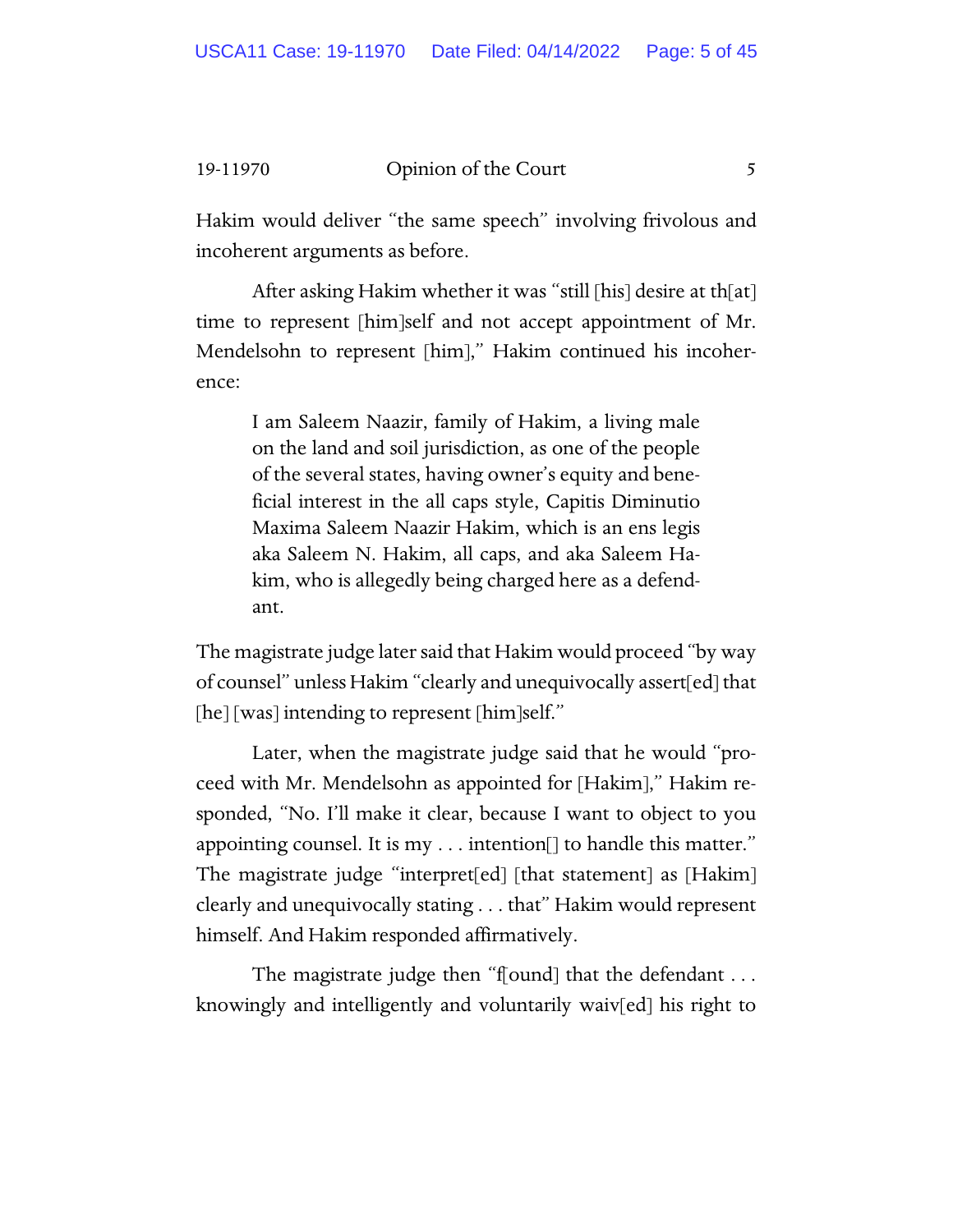counsel against [the court's] advice." And the magistrate judge appointed Mendelsohn to serve as standby counsel if Hakim later changed his mind. But Hakim asserted that he was not "waiving any rights" because "I'm choosing to operate as a pro per to address this matter regarding this person." The magistrate judge "f[ound] those statements to be an attempt to confuse the record here."

The magistrate judge reiterated his finding that Hakim was knowingly and voluntarily waiving his right to counsel. The magistrate judge found that "[Hakim] is understanding the proceeding and having an intelligent conversation with [the court] about ... what [Hakim is] facing . . . and making arguments that while meritless . . . reflect an understanding of the court proceeding." "So [the magistrate judge] f[ound] that  $[Hakim]$  [was] capable of exercising his constitutional right to represent himself" and entered a plea of not guilty over the same unorthodox objections.

Hakim's dilatory tactics and obscurantism continued more than three months later at his pretrial conference before the district court. Mendelsohn informed the district court that Hakim had sent him a letter the week before "in which he indicated that [Mendelsohn] was fired." Mendelsohn clarified that Hakim was "not interested in any assistance," "ha[d] not taken any [assistance] from [Mendelsohn]," and "that [they] ha[d] basically zero communication." The government represented that "in a prior conversation with [Hakim], a plea offer was brought up . . . but [that] there was no follow-up from [Hakim] after that conversation." The district court then explained to Hakim that pleading guilty "is a mitigating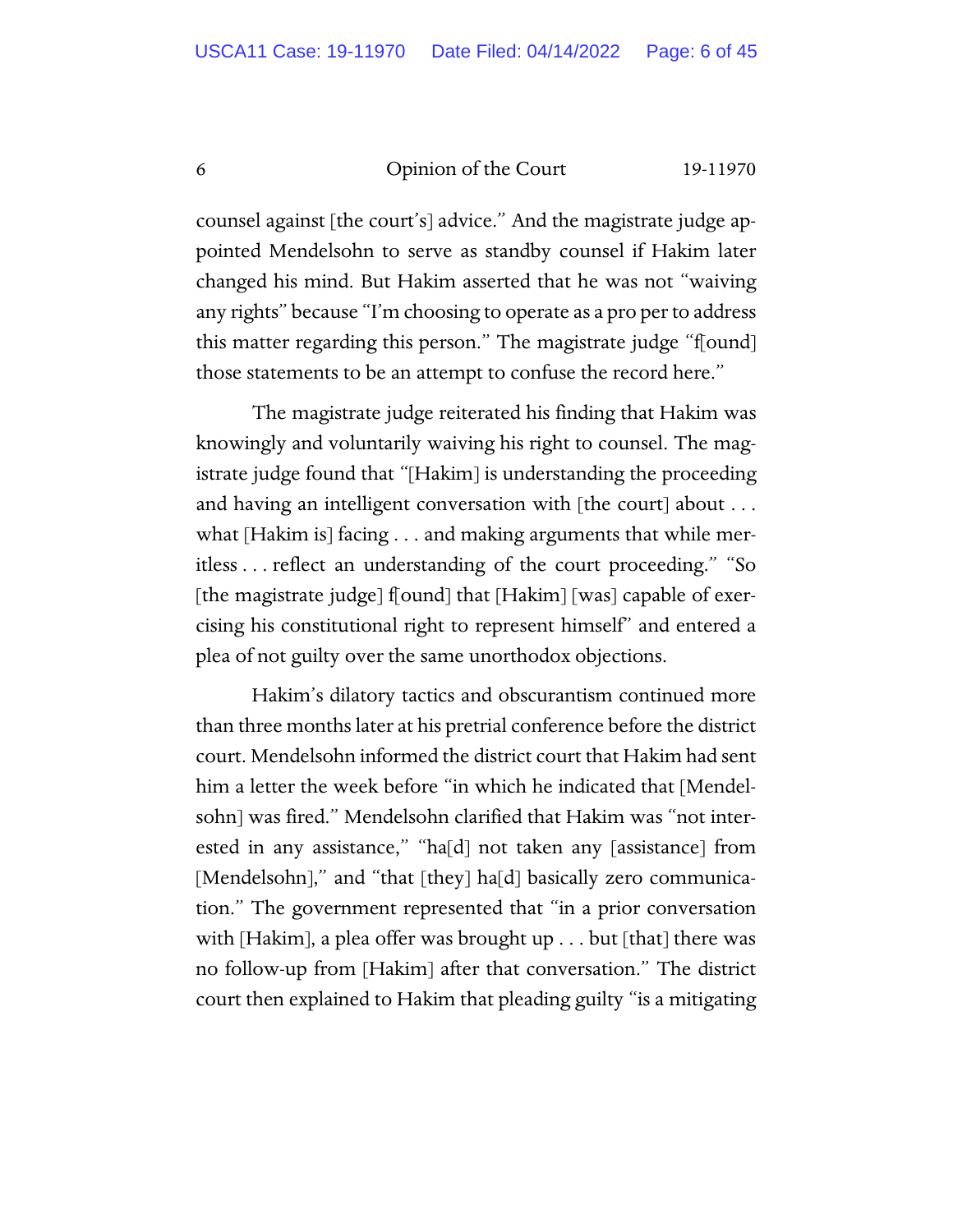factor that leads to a reduction in the score under the sentencing guidelines" and that if he desired to avail himself of that benefit, he would have to plead guilty within the next week.

Hakim moved for a continuance because he wanted "the opportunity to seek counsel of [his] own choosing," but the district court found that Hakim was equivocating on the meaning of the word "counsel" and was "not trying to communicate with [the district court]." The district court found that, "in fact, what [Hakim] said was that [he] want[ed] to seek counsel. And when [the district court] asked whether that meant a lawyer, [Hakim] refused to answer that question." Hakim admitted to not speaking with any other lawyer to assist him, and later—after the district judge's herculean efforts to elicit a clear answer—Hakim admitted that he "understand[s] a lawyer to be a member of a bar, which is private, so that's something that [he was] not interested in." Hakim said that he "stipulate[d] to all of the facts" and announced his intention not to "dispute . . . any of the facts" in the case against him. The district court denied the motion to continue based on its findings that Hakim "ha[d] indicated to [the court], quite clearly, [he]  $d_id$ ] not intend to hire a lawyer," and that he "indicated that [he] [did not] intend to contest anything at trial."

The district court convened another hearing later that month because Hakim represented that he wished "to enter a change of plea." Hakim at first affirmed that he "want[ed] to enter a plea of guilty," and that he came to that decision "on [his] own," without help from Mendelsohn. And the district court confirmed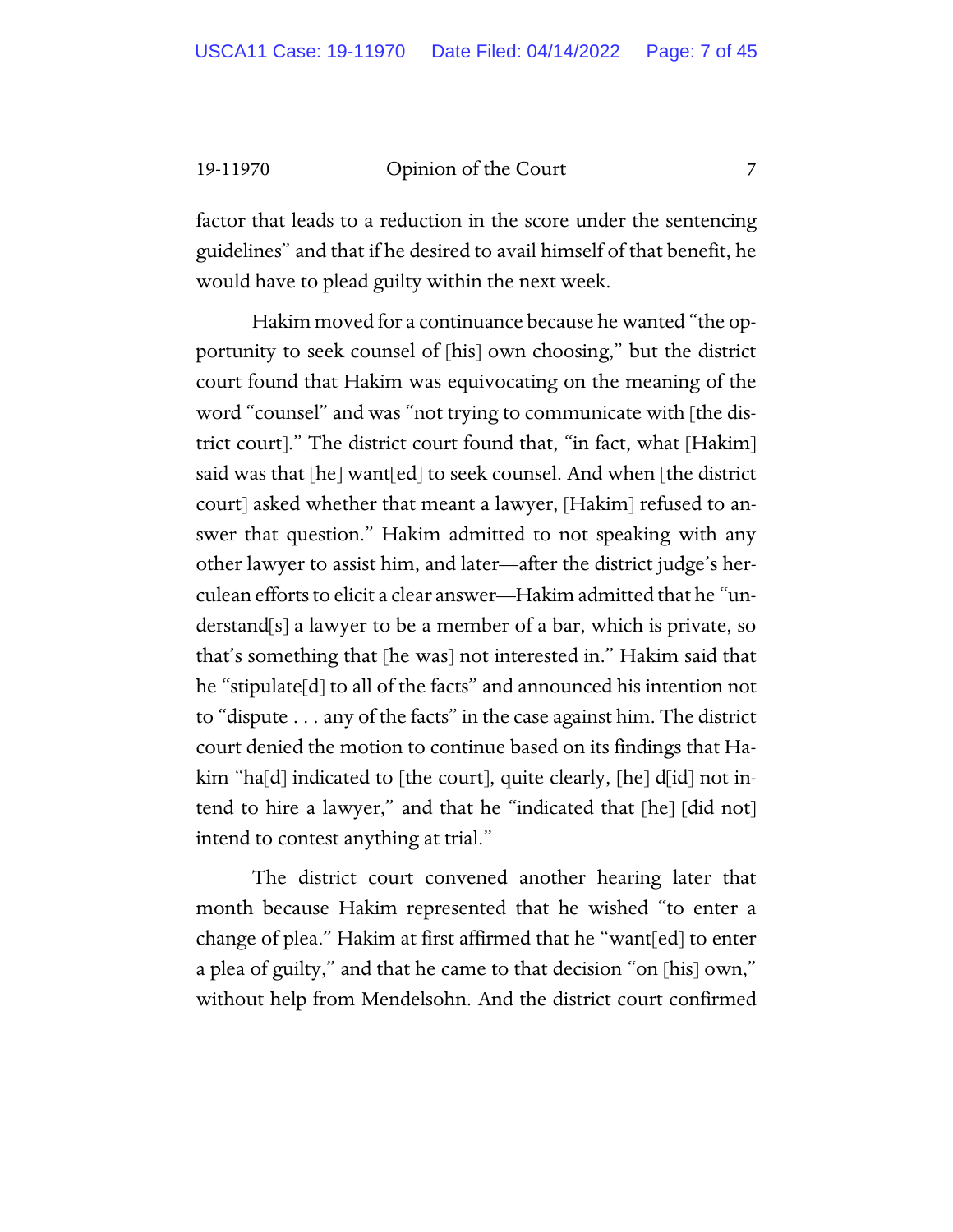that there was no plea agreement between Hakim and the government. But it quickly became evident that he would once again attempt to push his unorthodox legal theories. The district court tried to ask Hakim a series of questions to determine whether his plea was knowing and voluntary, but Hakim refused to admit that he was a United States citizen and instead affirmed only that he was "a citizen of Detroit, Michigan, born and raised, in the Michigan republic, which is, from what [he] underst[ood], to be nonfederal." But see Definitive Treaty of Peace Between the United States of America and his Britannic Majesty, U.S.-Gr. Brit., arts. I–II, Sept. 3, 1783, 8 Stat. 80; An Act to admit the State of Michigan into the Union, ch. 6, 5 Stat. 144 (1837); U.S. CONST. amend. XIV, § 1. In Hakim's view, the United States is "the ten square mile radius of Washington[,] D.C." But see U.S. CONST. art. I,  $\S$  8, cl. 17.

But the district court managed to get some relevant information out of him. Hakim was then 49 years old, has some college education, is fluent in English, was not under the influence of any drugs or alcohol, and did not suffer from any mental disability. But things again became muddled when Hakim relied on the usual script and denied that he is "Saleem Hakim."

Hakim represented that he intended to "enter[] a plea on behalf of Saleem Hakim," to whom, he asserted, he is not identical. Hakim stated that he is "a third-party intervener in th[e] matter." When the district court asked Hakim who would be going to prison if a guilty plea were entered, Hakim responded, "[a] piece of paper." At that point, the district court informed him that "the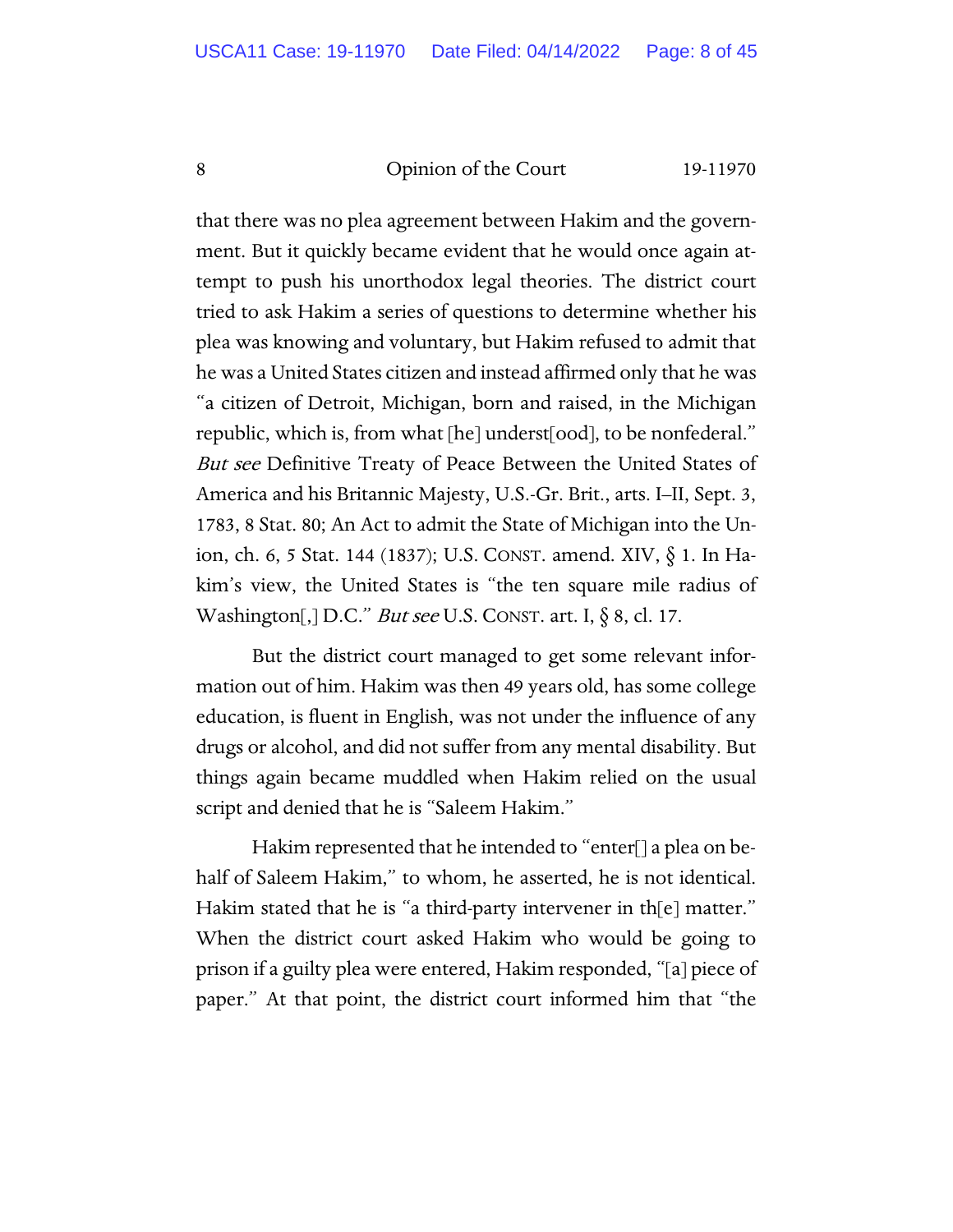flesh-and-blood person in front of [the court] could go to prison for up to one year for each of the three counts that [Hakim] would plead guilty to." Hakim responded that he "d[id] not understand that" because he "would be standing as surety for a legal fiction."

The government announced its concerns with accepting any guilty plea based on Hakim's "explicit indication . . . that if the person here were to plead guilty today that a piece of paper would go to jail." After a painstaking attempt to explain to Hakim the nature of the proceedings and the requirements that must be satisfied before the district court could accept Hakim's guilty plea, the district court again put the question to Hakim: "Do you think you want to plead guilty today?" Hakim's answer was unambiguous: "I don't consent[,] and I do not understand." The district court then declined to enter a guilty plea and ordered Hakim to appear for trial.

A few days later, the jury trial began with Hakim representing himself during *voir dire*. After a fourteen-person jury was selected but "[p]rior to the jury being sworn, [Hakim] moved the Court for Mr. Mendelsohn to proceed as attorney of record and for a continuance of the trial." The district court granted Hakim's motion and continued the trial for one week so that Mendelsohn could "effectively prepare for trial." Mendelsohn then participated in the selection of a new jury.

Two days later, the jury returned a guilty verdict. It found Hakim guilty on all three counts charged in the information. After the government sought a sentencing range of 33 to 36 months, the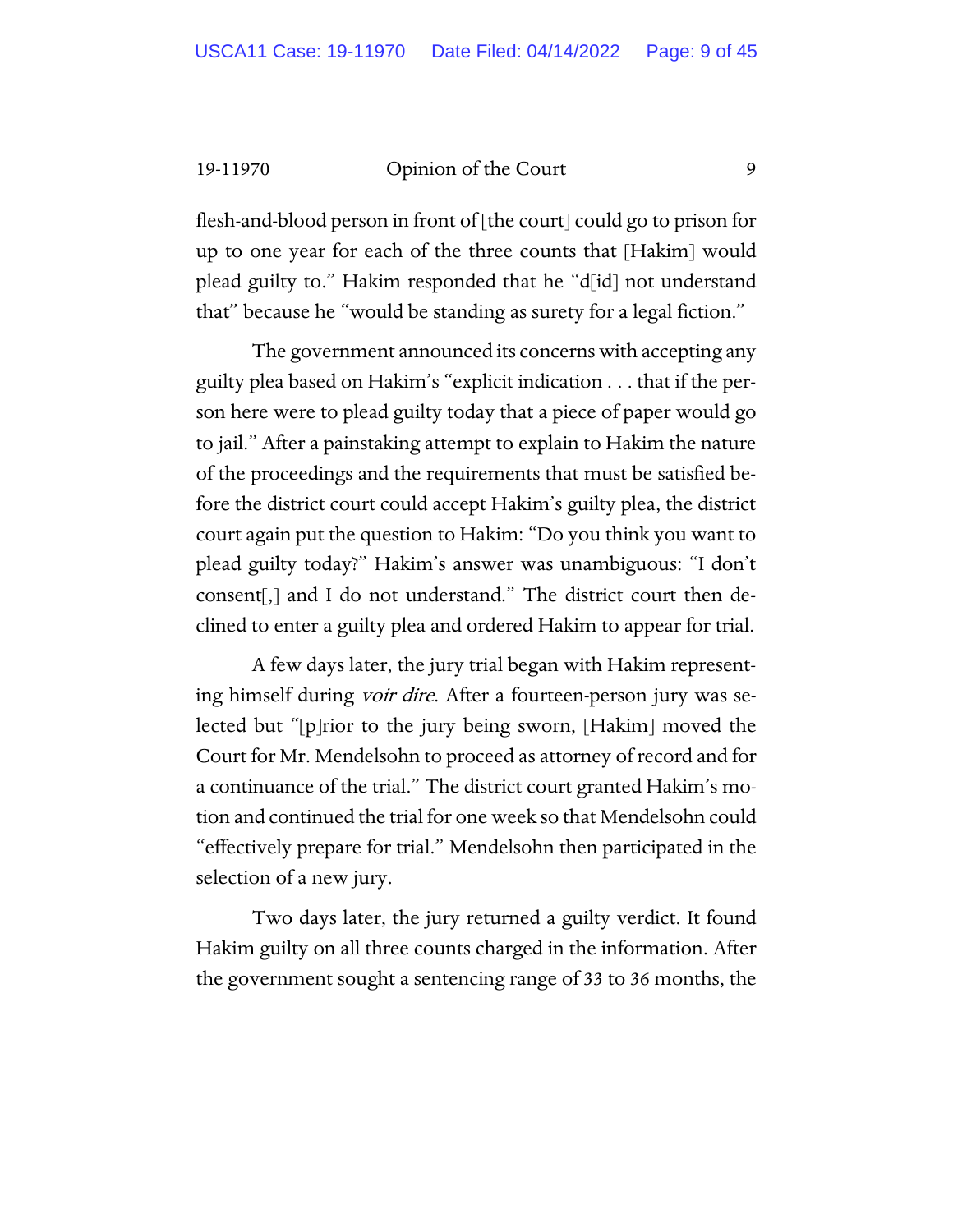district court entered a judgment against Hakim on all counts and sentenced him to be imprisoned for a total of 21 months.

Hakim was not represented by a lawyer for four months almost the entire pretrial phase of the proceedings against him. Hakim was represented from a week before trial until the judgment was entered, five months later. Hakim now argues that he was deprived of his Sixth Amendment right to counsel during critical stages of the process and that this deprivation requires reversal of his conviction.

# II. STANDARD OF REVIEW

Whether a defendant's purported waiver of his right to counsel was knowing is a mixed question of law and fact that we review de novo. United States v. Garey, 540 F.3d 1253, 1268 (11th Cir. 2008) (en banc). The parties agree that this standard governs this appeal. And because this case comes to us on direct appeal, "the government bears the burden of proving the validity of the waiver." *United States v. Cash*, 47 F.3d 1083, 1088 (11th Cir. 1995).

The dissent argues that we must instead review this appeal for plain error, Dissenting Op. at 1, but that position conflicts with the prevailing view in this Court and our sister circuits. To be sure, some of our decisions raise whether *de novo* or plain-error review applies when the defendant fails to raise the invalidity of the purported waiver in the district court. E.g., United States v. Owen, 963 F.3d 1040, 1048 n.5 (11th Cir. 2020). But "the mine run of [Eleventh Circuit] cases apply *de novo* review without discussing whether a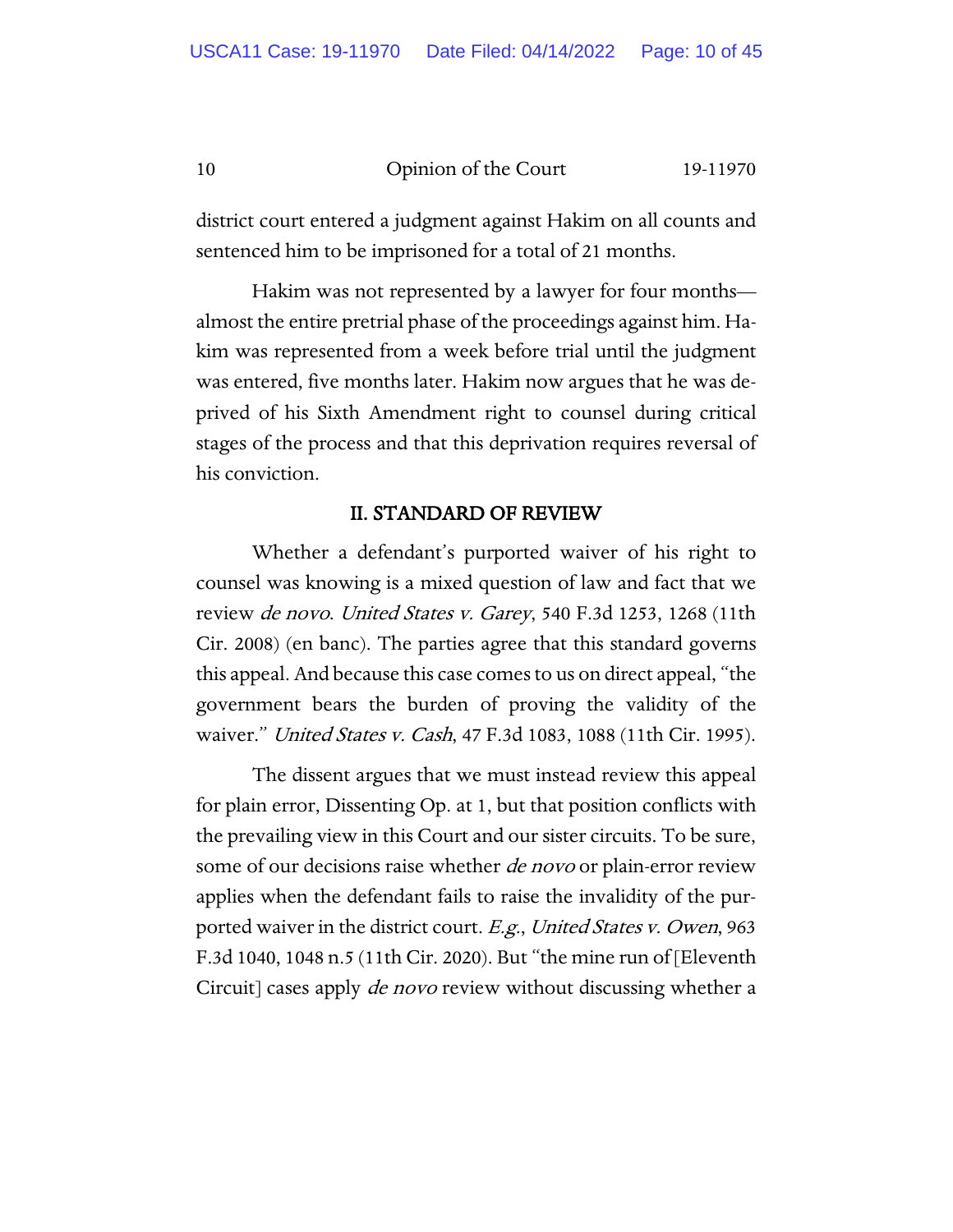defendant formally objected at trial." *Stanley*, 739 F.3d at 644 (first citing United States v. Evans, 478 F.3d 1332, 1340 (11th Cir. 2007), and then citing *Cash*, 47 F.3d at 1088); see also *Garey*, 540 F.3d at 1268; United States v. Kimball, 291 F.3d 726, 730 (11th Cir. 2002). "Our sister circuits [have] uniformly appl[ied] a *de novo* standard of review to a district court's conclusion of law that a defendant has waived his right to counsel." United States v. McBride, 362 F.3d 360, 365 (6th Cir. 2004) (italics added); see also United States v. Johnson, 24 F.4th 590, 600 (6th Cir. 2022) (collecting decisions); United States v. Hansen, 929 F.3d 1238, 1248 (10th Cir. 2019); United States v. Ductan, 800 F.3d 642, 648 (4th Cir. 2015); United States v. Erskine, 355 F.3d 1161, 1166 (9th Cir. 2004). And our sister circuits have reviewed *de novo* the validity of waivers even when the defendant was later represented by counsel in the district court. See, e.g., Ductan, 800 F.3d at 646–48; United States v. Hamett, 961 F.3d 1249, 1254–55 (10th Cir. 2020). Even if our precedent leaves the question open, we will not disturb that uniformity.

The dissent asserts that a "straightforward application of the federal criminal procedure rules directs us to" review for plain error. Dissenting Op. at 2. The dissent reasons that Hakim's "lawyer took over [Hakim's] representation" and could have timely challenged Hakim's previous waiver at that point, id., months after his waiver. Because Hakim's lawyer failed to object despite having the opportunity to do so, the dissent reasons that plain-error review applies. *Id.* We disagree.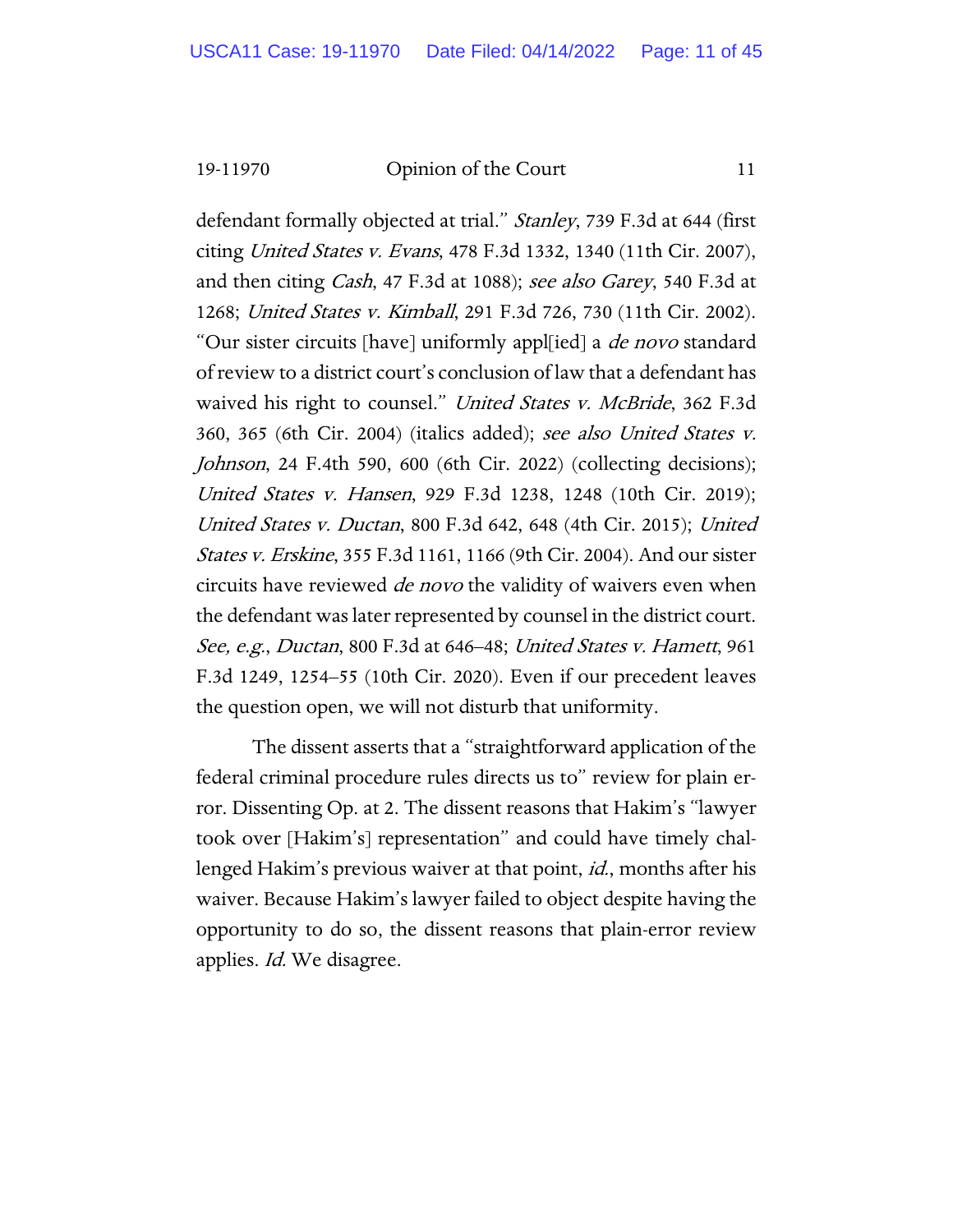The text of the contemporaneous-objection rule forecloses the dissent's approach. Federal Rule of Criminal Procedure 51(b) governs "how to preserve claims of error." Puckett v. United States, 556 U.S. 129, 135 (2009). Rule 51(b) unambiguously requires that the objection be contemporaneous with the relevant ruling or order: "A party may preserve a claim of error by informing the court—when the court ruling or order is made  $\dots$  —of  $\dots$  the party's objection to the court's action and the grounds for that objection." FED. R. CRIM. P. 51(b) (emphasis added). A defendant's "[f]ailure to abide by this contemporaneous-objection rule ordinarily precludes the raising on appeal of the unpreserved claim," unless the "exception to that preclusion" for plain errors in Rule 52(b) applies. Puckett, 556 U.S. at 135; see also FED. R. CRIM. P. 52(b) ("A plain error that affects substantial rights may be considered even though it was not brought to the court's attention."). And, if a defendant "does not have an opportunity to object to a ruling or order, the absence of an objection does not later prejudice that party." FED. R. CRIM. P. 51(b).

Because an error is considered unpreserved only if a defendant had an opportunity to contemporaneously object and failed to do so, it is irrelevant for purposes of error preservation that Hakim was later represented by counsel. *Contra* Dissenting Op. at 2–4. The relevant ruling—that Hakim knowingly waived his right to counsel—took place four months before Mendelsohn's representation of Hakim at trial. Even if Mendelsohn had challenged Hakim's previous waiver when the representation began, that challenge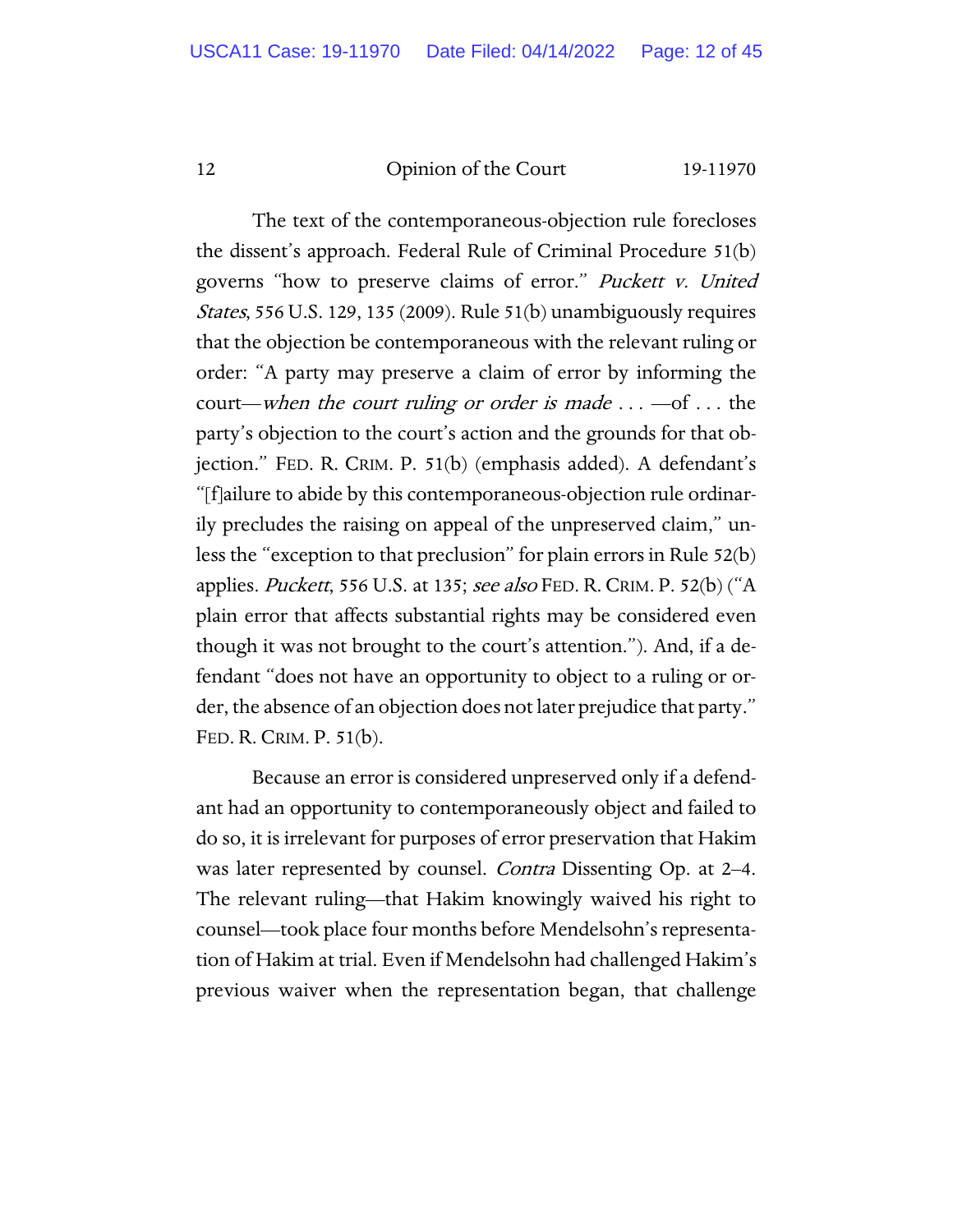would not have been made "when the court ruling or order [was] made." FED. R. CRIM. P. 51(b). No reasonable interpretation of "this contemporaneous-objection rule," Puckett, 556 U.S. at 135 (emphasis added), would treat an objection months after "the court ruling . . . [was] made," FED. R. CRIM. P. 51(b), as contemporaneous with that ruling. See Contemporaneous, BLACK'S LAW DICTIONARY (11th ed. 2019) ("Living, occurring, or existing at the same time."). Because Mendelsohn lacked an opportunity to contemporaneously object, the only question is whether Hakim himself had an opportunity to contemporaneously object to the validity of his own waiver when he was unrepresented.

Hakim was not obliged to contemporaneously object to the validity of his own waiver because—as the dissent concedes, Dissenting Op. at 3—he lacked "an opportunity to object to [that] ruling." FED. R. CRIM. P. 51(b). It makes no sense to suppose that a defendant must have enough knowledge to object *before* he is advised of the dangers of proceeding without the assistance of counsel. See Erskine, 355 F.3d at 1166 ("[The] requirements for reviewing the validity of a *Faretta* waiver are predicated on the fact that we do not expect pro se defendants to know the perils of self-representation, and consequently, we cannot expect defendants to recognize that they have not been correctly and fully advised, let alone to point out the court's errors."); Johnson, 24 F.4th at 601 ("It would be nonsensical to require that a prospective *pro se* defendant object to the district court's inquiry into the defendant's rationale and ability to proceeding *pro se*."). "To preserve the issue,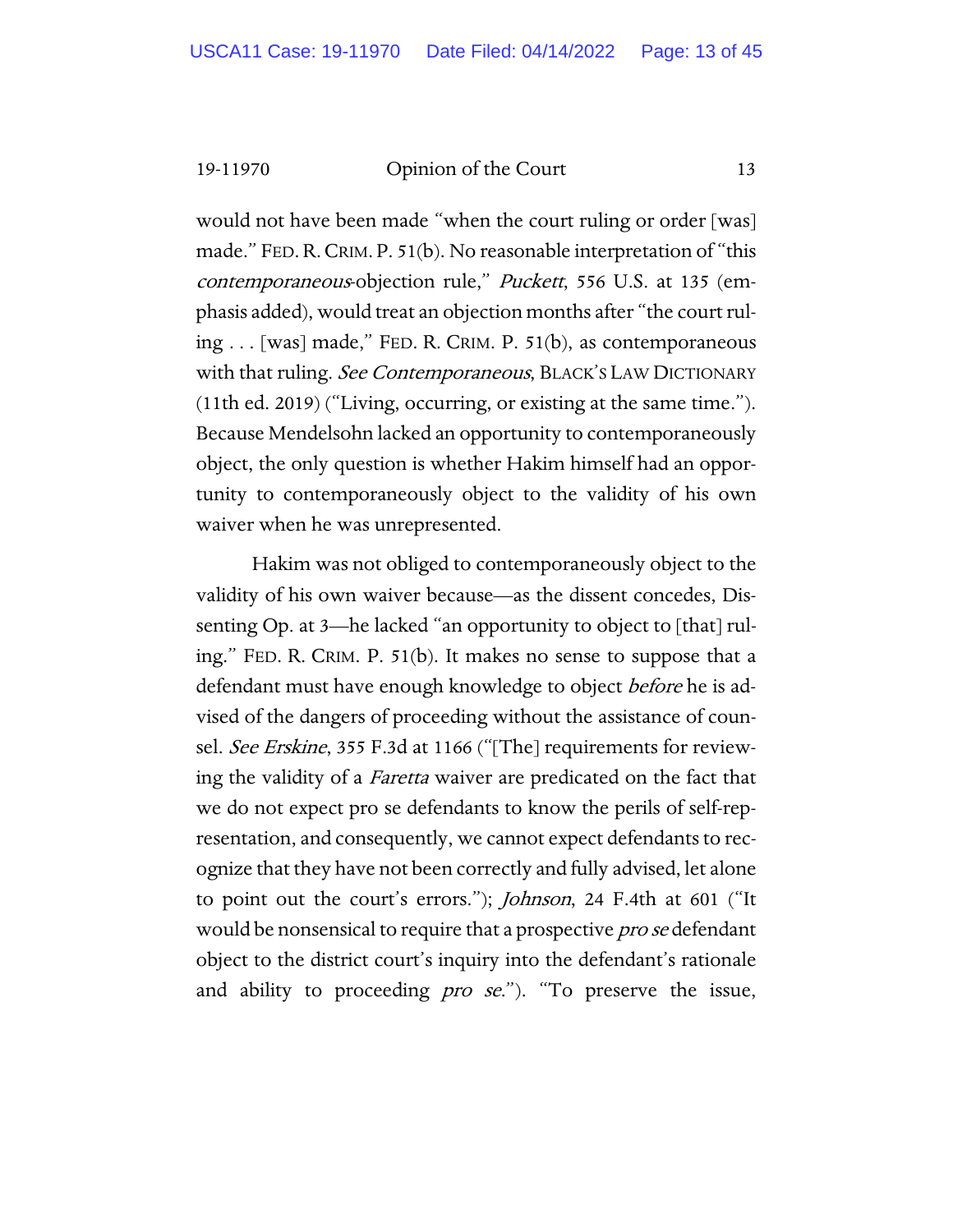defendants would have to recognize their own inability to represent themselves and object to their own request to proceed *pro se*." Johnson, 24 F.4th at 601. And because Hakim "d[id] not have an opportunity to object to [the relevant] ruling or order" "when th[at] . . . ruling or order [was] made," "the absence of an objection [could] not later prejudice" Hakim, FED. R. CRIM. P. 51(b), by requiring him to establish a plain error, see FED. R. CRIM. P. 52(b).

We have rejected reviewing an appeal for plain error when a *pro se* defendant failed to contemporaneously object to the validity of his own waiver. In United States v. Ly, a defendant represented himself at trial and "was unaware that he could testify in narrative form." 646 F.3d 1307, 1311 (11th Cir. 2011). Because he falsely believed that he would need counsel to question him, he waived his right to testify. *Id.* at 1311–12. On appeal, the defendant "argue[d] that the district court denied him his right to testify by failing to correct his misunderstanding regarding the availability of narrative testimony." *Id.* at 1312. "The [g]overnment contend[ed] that plain-error review must apply because [the defendant] never objected to the district court's alleged denial of his right to testify." Id. at 1312 n.5. We rejected that "absurd" argument. Id. "By definition, [the defendant] could not have objected to the district court's actions, for his claim lies in his ignorance of the law." Id. In that circumstance, we held that the "contemporaneous-objection requirement" did not apply. *Id.* Likewise, the plain-error "exception" in Rule 52(b) to the contemporaneous-objection requirement in Rule 51(b), *Puckett*, 556 U.S. at 135, does not apply here because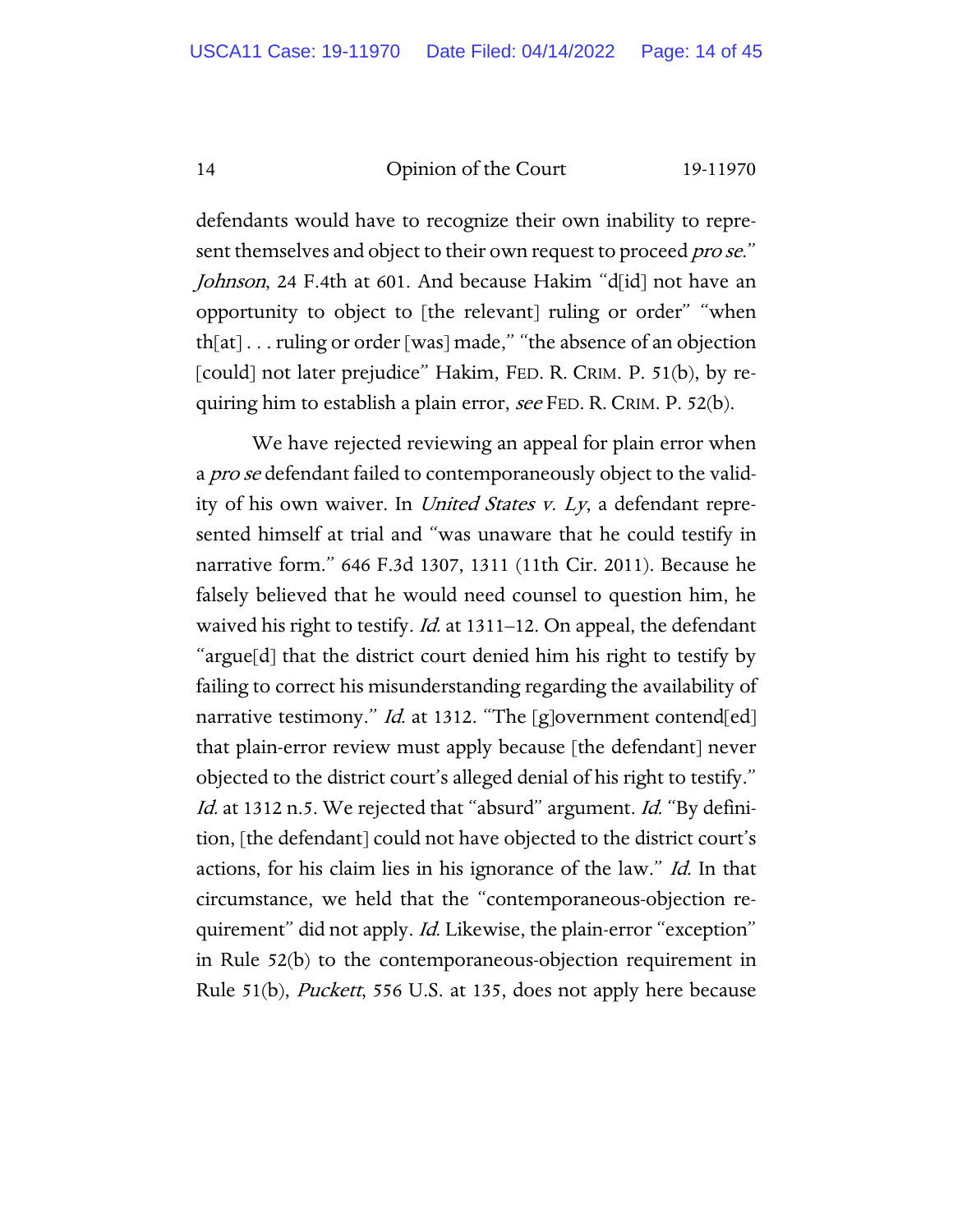Hakim lacked an opportunity to contemporaneously object to the magistrate judge's ruling, see FED. R. CRIM. P. 51(b), "for his claim lies in his ignorance of the law," Ly, 646 F.3d at 1312 n.5.

The dissent relies on *United States v. Davila*, 749 F.3d 982 (11th Cir. 2014), and United States v. Margarita Garcia, 906 F.3d 1255 (11th Cir. 2018), for its position that the contemporaneousobjection rule does not require a contemporaneous objection, Dissenting Op. at 3–5, but neither decision requires that we depart from the text of Rule 51(b). In both cases, the defendants had opportunities to contemporaneously object to the relevant rulings.

In Davila, the defendant argued "for the first time on appeal" that a "[m]agistrate [j]udge's comments during a pre-plea hearing constituted improper judicial participation in plea discussions." 749 F.3d at 984. After the magistrate judge's comments, the district court twice ruled that the defendant's guilty plea was valid with no objection from the defendant to the magistrate judge's previous comments. Id. at 989–90. So, the defendant had two opportunities to contemporaneously object to rulings about the validity of his guilty plea, and he failed both times to do so. 749 F.3d at 989–90. It follows that our holding in *Davila* that the defendant's "case d[id] not warrant departure from the rule that plain-error review applies when a defendant fails to contemporaneously object to trial error," id. at 993, accords with our holding here that no objection months after the magistrate judge's ruling could have been contemporaneous.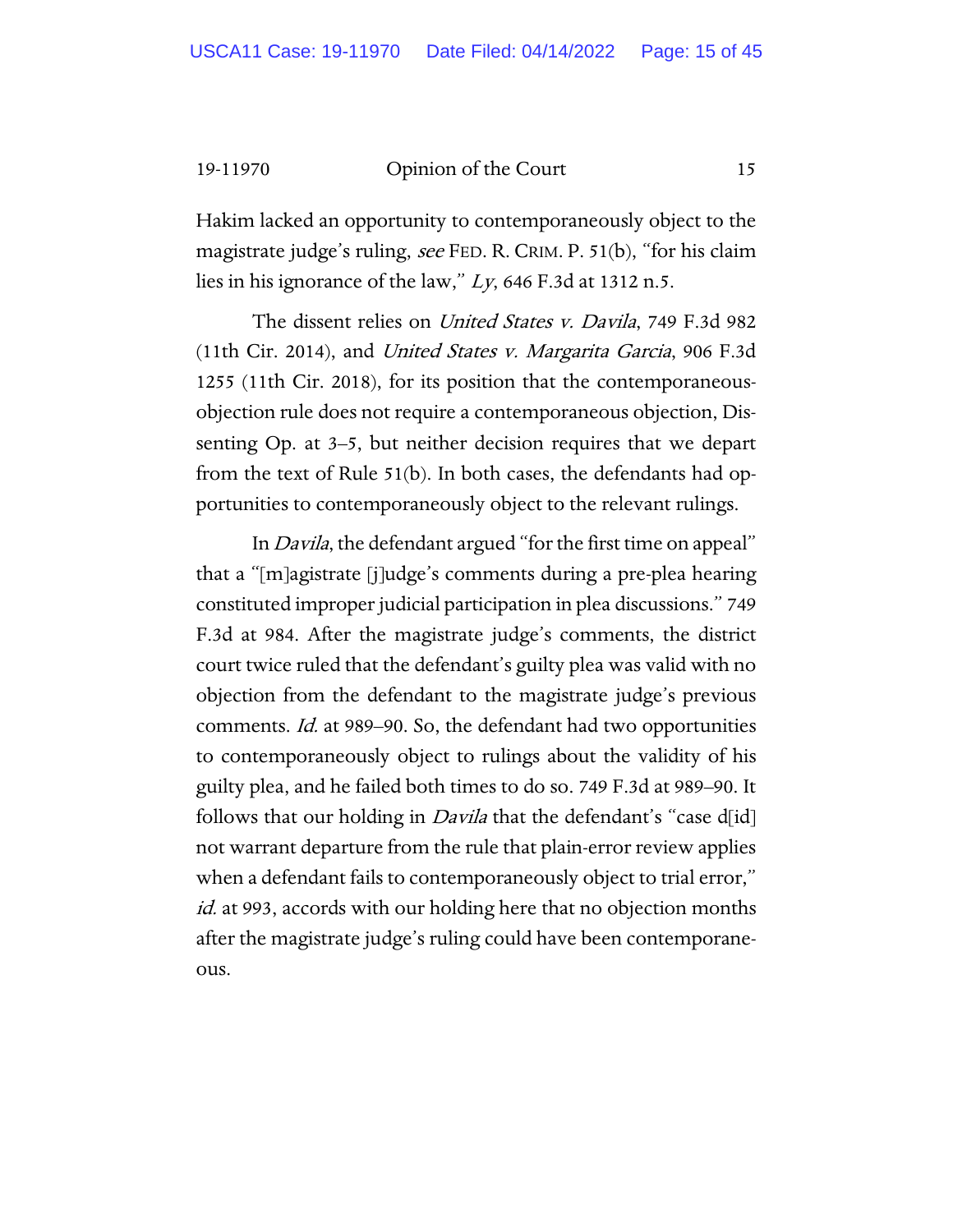The dissent's reliance on *Margarita Garcia* suffers from the same problem. In *Margarita Garcia*, we applied plain-error review after a defendant's counsel failed to object to the admission of inculpatory testimony when both defense counsel and the defendant were absent. 906 F.3d at 1262–63, 1268–69. Defense counsel "returned to the courtroom at some point during the government's direct examination and while [the defendant] was still absent," but "no objection was made at any point during [the] testimony, either upon defense counsel's return or [the defendant's] appearance." Id. at 1268. The next day, the prosecutor "bluntly asked defense counsel" whether she was "going to state an objection," and defense counsel stated, "[n]ot at this time, no." *Id.* at 1269. The events of the next day made "clear[] that counsel deliberately chose to say nothing and raise no objection." Id. And we expressly rejected the argument that a later "mo[tion] for a new trial" was sufficient "to preserve her objection" because Rule 51(b) "unambiguously requires parties to object 'when the court ruling or order is made or sought' in order to properly preserve claims of error." Id. at 1269 (emphasis added) (quoting FED.R.CRIM. P. 51(b)). Defense counsel in Margarita Garcia—unlike Mendelsohn—had an opportunity to "contemporaneously object[]" and "conscious[ly] fail[ed]" to do so. Id. at 1266, 1269. So, Margarita Garcia does not require that we depart from the text of Rule 51(b) by holding that an objection four months after the relevant ruling would have satisfied the contemporaneous-objection requirement.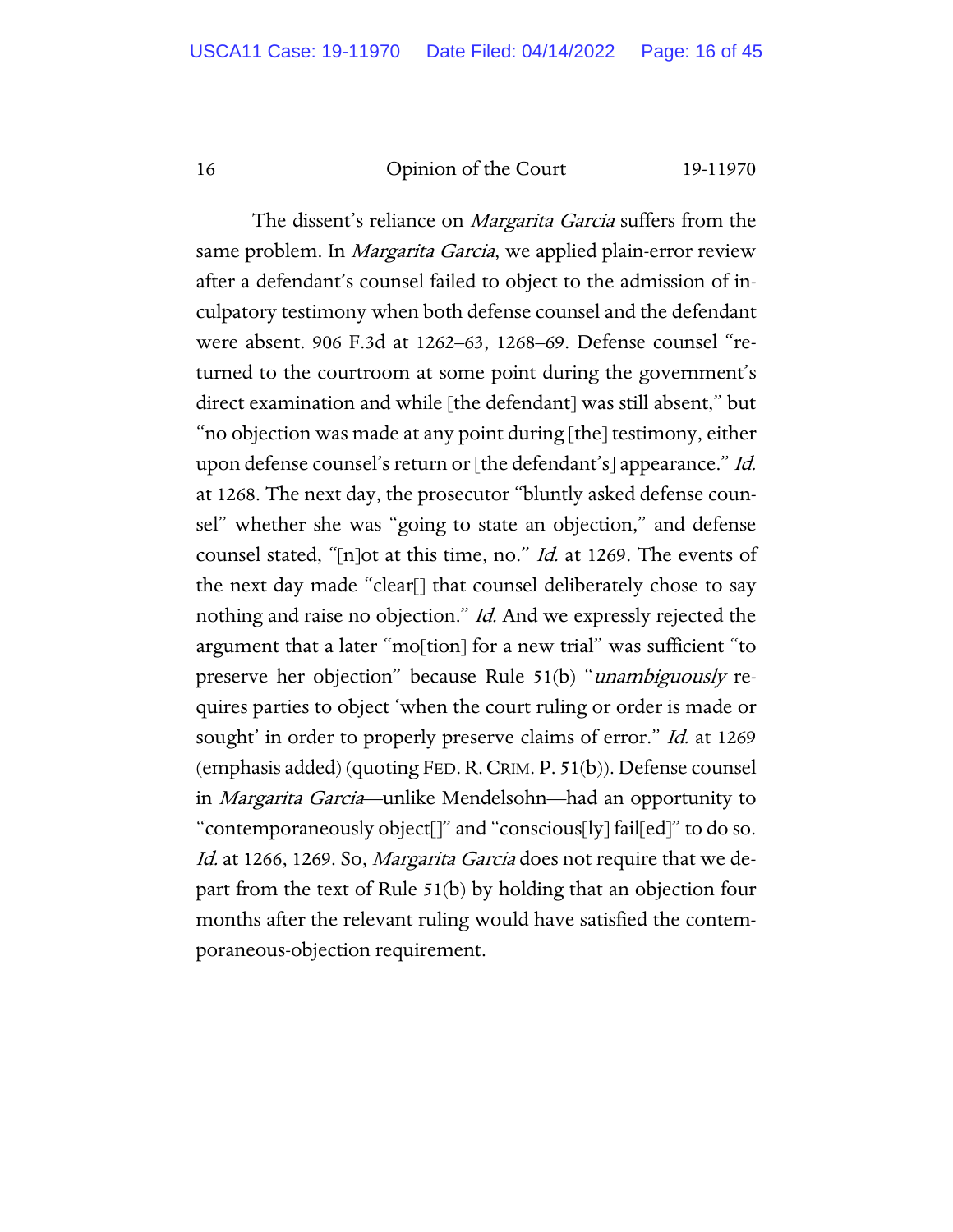Our sister circuits have adopted the unambiguous meaning of Rule 51(b) that we adopt here: when a defendant lacks an opportunity to contemporaneously object to "the district court's ruling," he cannot "forfeit<sup>[]</sup> his assertion of error." *United States v. Burrell*, 622 F.3d 961, 965 (8th Cir. 2010). "The 'opportunity to object' language would be meaningless if the mere ability to file a motion for reconsideration qualified as an opportunity to object, since a party theoretically could file a later motion for reconsideration of virtually any district court ruling." *Id.* at 966. So, "[r] equiring a motion for reconsideration after the ruling has issued . . . would exceed the  $\ldots$  requirements of  $\ldots$  [the] contemporaneous-objection rule." *Id.* (internal quotation marks omitted); accord United States v. Smith, 640 F.3d 580, 586 (4th Cir. 2011). Because Hakim lacked an opportunity to contemporaneously object, he cannot "later [be] prejudiced," FED. R. CRIM. P. 51(b), by application of Rule 52(b). It follows that, "notwithstanding [Mendelsohn's] decision not to file a motion for reconsideration of the court's ruling[,] . . . plain error review is not appropriate here." Burrell, 622 F.3d at 966.

#### III. DISCUSSION

We divide our discussion in two parts. First, we consider whether Hakim's purported waiver of his right to counsel was knowing and conclude that it was not. Second, we address whether the deprivation of Hakim's right to counsel constituted a structural error requiring automatic reversal of his conviction and conclude that it did.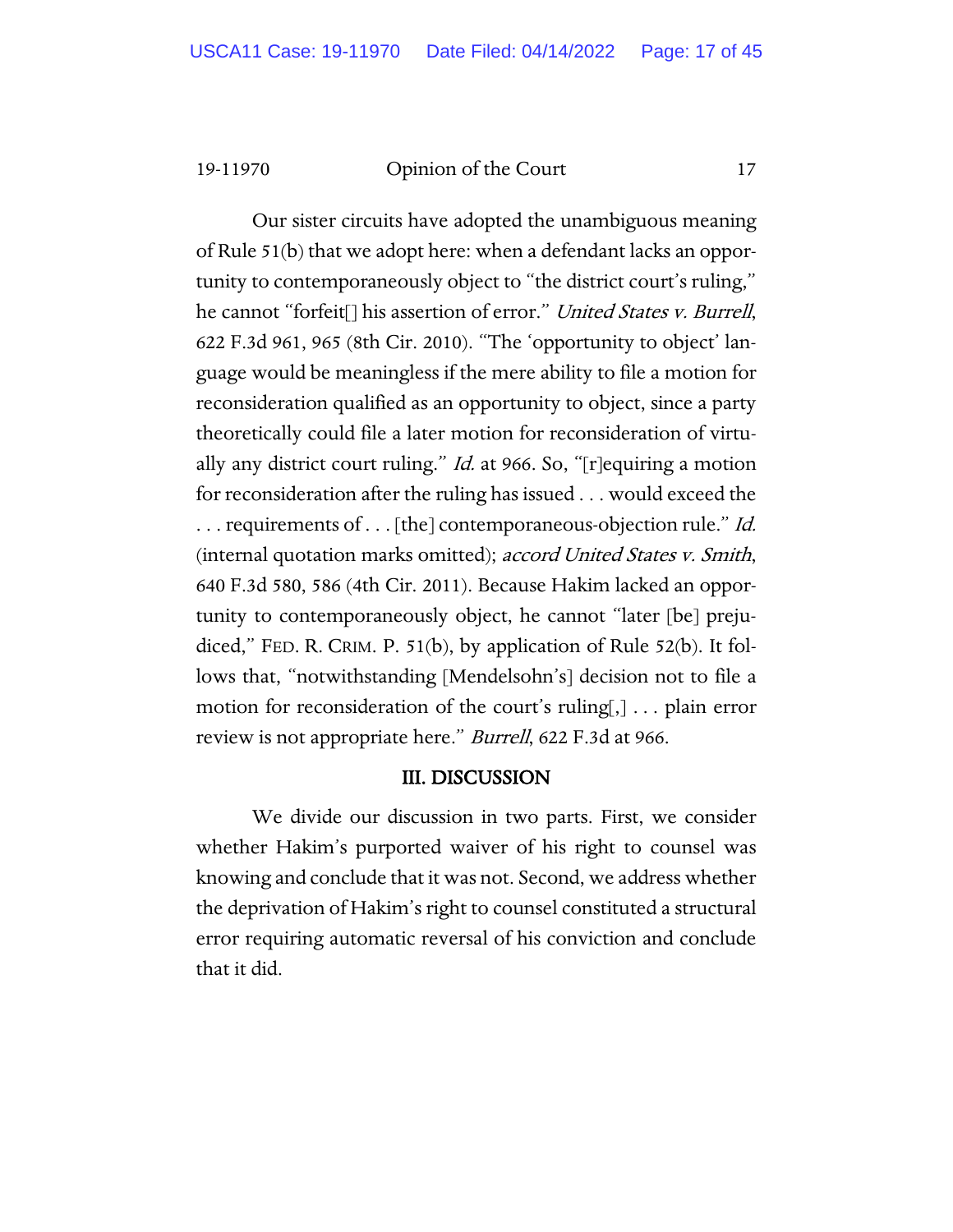# A. Hakim's Waiver Was Not Knowing.

"In all criminal prosecutions, the accused shall enjoy the right . . . to have the Assistance of Counsel for his defence." U.S. CONST. amend. VI. "The Sixth Amendment secures to a defendant who faces incarceration the right to counsel at all critical stages of the criminal process." Iowa v. Tovar, 541 U.S. 77, 87 (2004) (internal quotation marks omitted). "This right attaches at the pleading stage of the criminal process." *Boyd v. Dutton*, 405 U.S. 1, 2 (1972). But the Supreme Court has held that "forcing a lawyer upon an unwilling defendant is contrary to his basic right to defend himself if he truly wants to do so." Faretta v. California, 422 U.S. 806, 817 (1975). "[T]he right to self-representation—to make one's own defense personally—is . . . necessarily implied by the structure of the [Sixth] Amendment." *Id.* at 819. So, "[t]he Sixth Amendment does not provide merely that a defense shall be made for the accused; it grants to the accused personally the right to make his defense." Id.

Because the constitutional rights to counsel and to self-representation cannot be exercised at once, a defendant can exercise one only if he waives the other. It follows that, "[w]hen an accused manages his own defense, he relinquishes, as a purely factual matter, many of the traditional benefits associated with the right to counsel." Id. at 835. "For this reason, in order to represent himself, the accused must knowingly and intelligently" waive his right to counsel. Id. (internal quotation marks omitted). If the waiver was not made by the accused with the requisite knowledge, then he has been deprived of "the right to counsel" at any "critical stage[] of the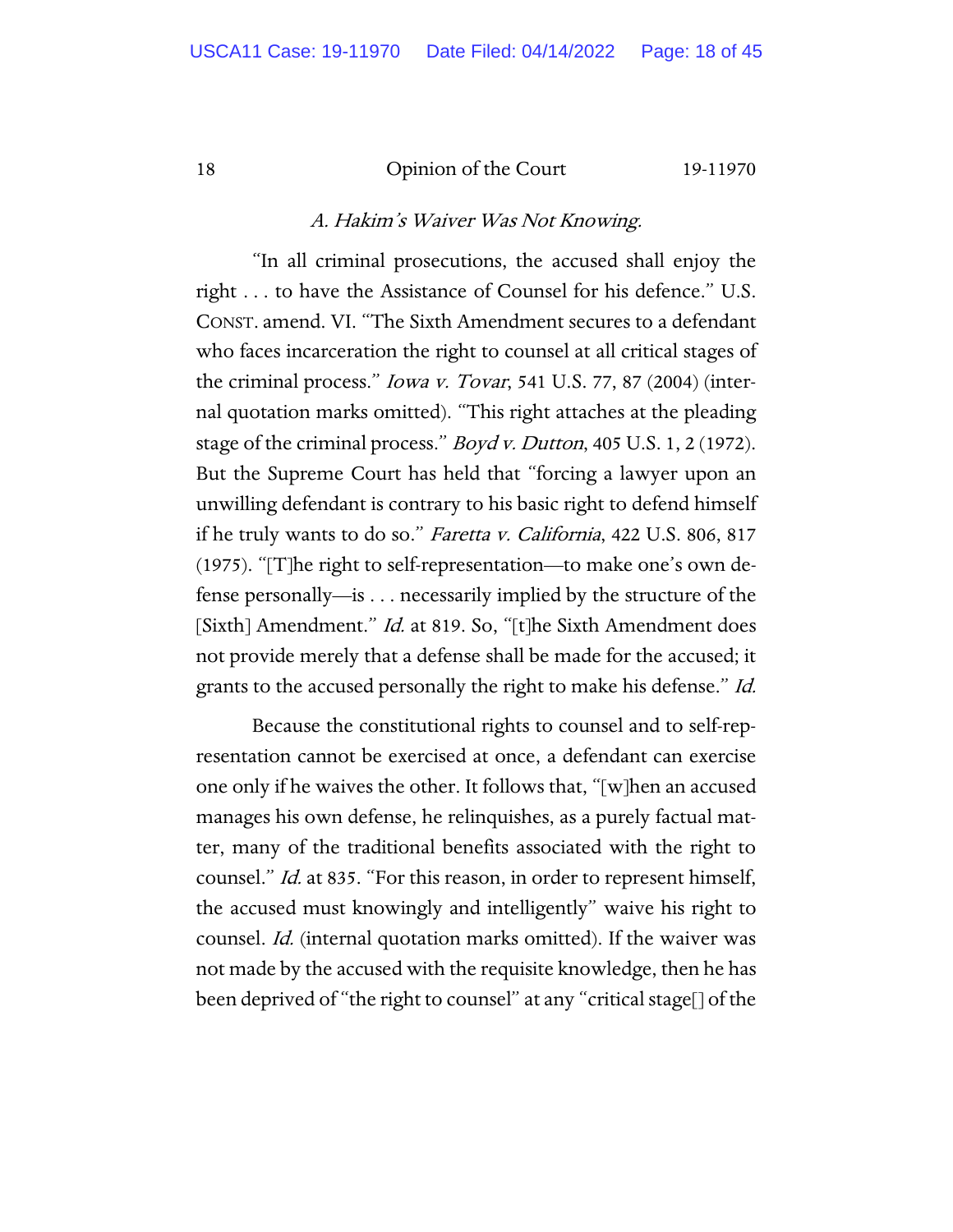criminal process" at which he lacks a lawyer, including at "[a] plea hearing" and at other pretrial proceedings. See Tovar, 541 U.S. at 87 (internal quotation marks omitted); see also Brewer v. Williams, 430 U.S. 387, 404 (1977) ("This strict standard applies equally to an alleged waiver of the right to counsel whether at trial or at a critical stage of the pretrial proceedings."). "Because [Hakim] received a [21-month] prison term for his ... conviction, he had a right to counsel both at the plea stage and at trial . . . ." *Tovar*, 541 U.S. at 87.

At arraignment, Hakim unambiguously expressed to the magistrate judge a desire to waive his right to counsel and to represent himself. See Raulerson v. Wainwright, 732 F.2d 803, 808 (11th Cir. 1984) ("Such a knowing waiver must be made by a clear and unequivocal assertion of the right to self-representation." (internal quotation marks omitted)). But the question remains whether Hakim's expressed desire to represent himself was made with the requisite knowledge. This Court has identified the following eight factors that might be useful in making that determination:

(1) the defendant's age, educational background, and physical and mental health; (2) the extent of the defendant's contact with lawyers prior to trial; (3) the defendant's knowledge of the nature of the charges, possible defenses, and penalties; (4) the defendant's understanding of rules of procedure, evidence, and courtroom decorum; (5) the defendant's experience in criminal trials; (6) whether standby counsel was appointed, and the extent to which that counsel aided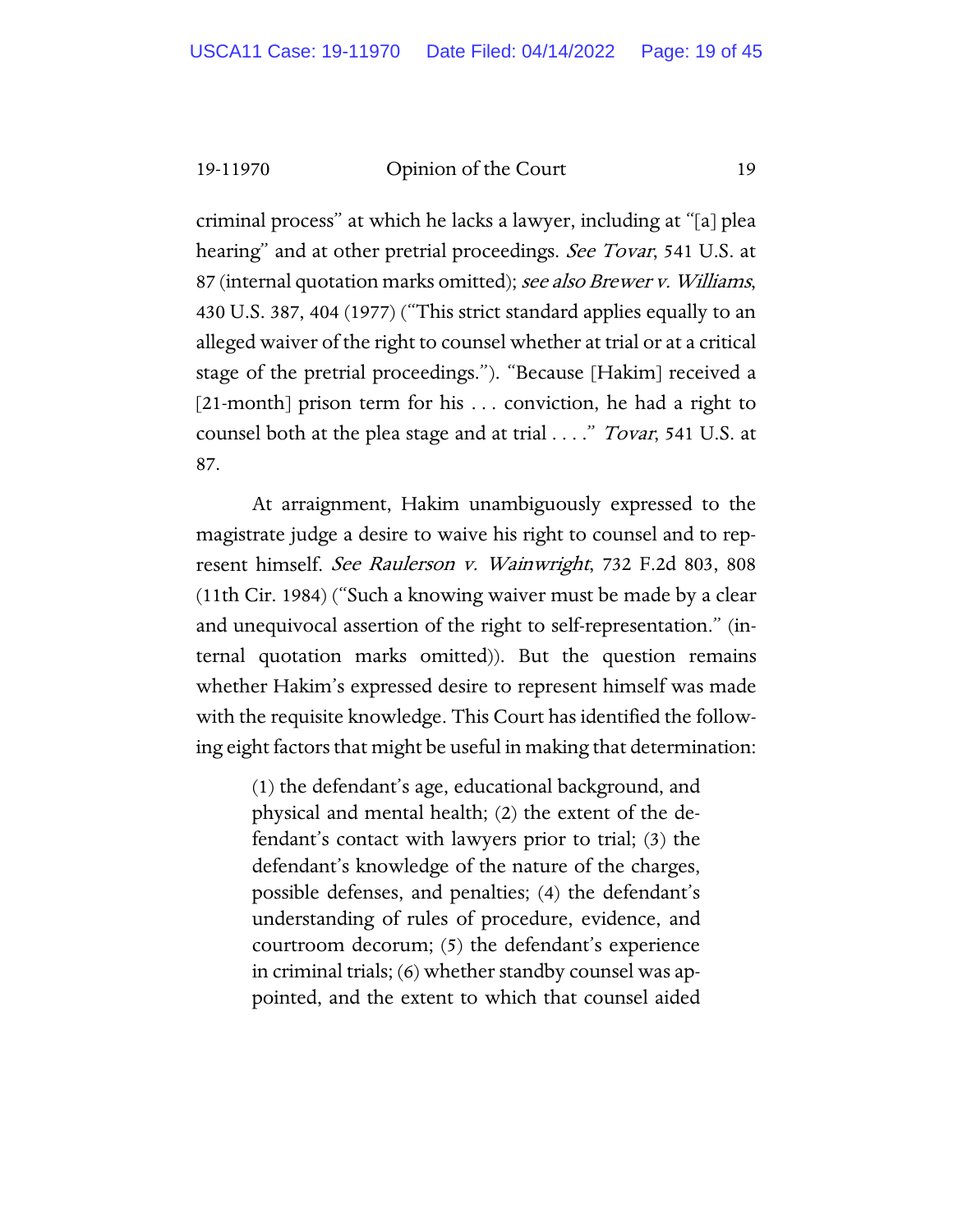the defendant; (7) mistreatment or coercion of the defendant; and (8) whether the defendant was trying to manipulate the events of the trial.

Owen, 963 F.3d at 1049; see also Fitzpatrick v. Wainwright, 800 F.2d 1057, 1065–67 (11th Cir. 1986).

Hakim argues that his attempt to waive his right to counsel and to exercise his right to self-representation was invalid because "the trial court affirmatively led [him] astray as to the maximum penalty he faced." The government concedes that "the magistrate judge did not expressly tell defendant at the arraignment that he faced a possible maximum sentence of three years," but argues that "that is only one part of one of the eight factors this Court considers when assessing whether a defendant's waiver of his right to counsel was knowing and voluntary." We agree with Hakim.

The Supreme Court has repeatedly explained that a defendant's waiver is made with the requisite knowledge only if he understands the likely consequences of conviction. "To be valid such waiver *must* be made with an apprehension of the nature of the charges, the statutory offenses included within them, [and] the range of allowable punishments thereunder ...." Von Moltke v. Gillies, 332 U.S. 708, 724 (1948) (plurality opinion) (emphases added). And "before a defendant may be allowed to proceed *pro se*, he *must* be warned specifically of the hazards ahead." *Tovar*, 541 U.S. at 88–89 (emphasis added). Faretta itself commands that a defendant "should be made aware of the dangers and disadvantages of self-representation, so that the record will establish that he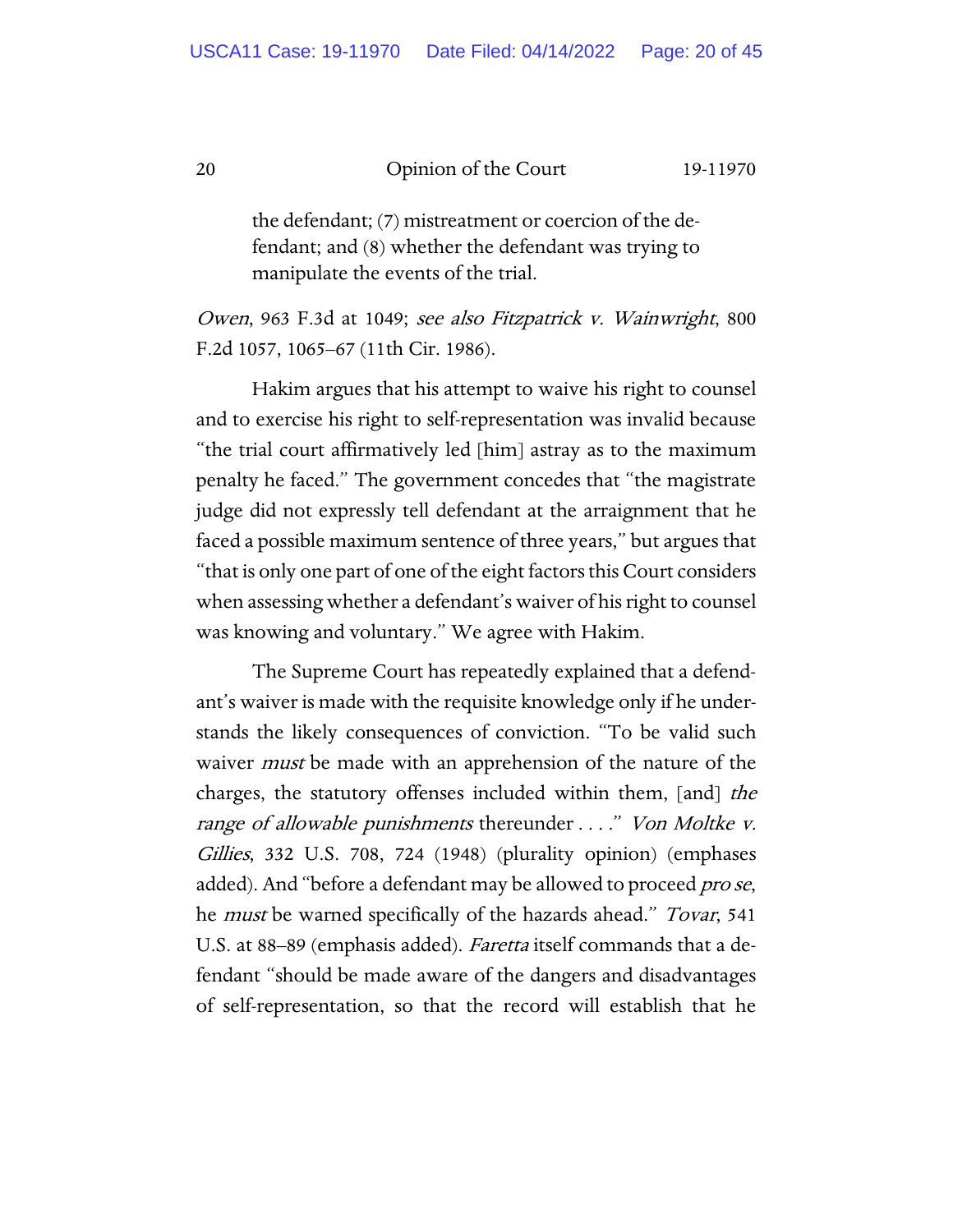knows what he is doing and his choice is made with eyes open." 422 U.S. at 835 (internal quotation marks omitted). The "dangers," id., of which defendants "must" be made aware include "the relevant circumstances and likely consequences" of conviction. Brady v. United States, 397 U.S. 742, 748 (1970). Because "[t]he purpose of the 'knowing and voluntary' inquiry . . . is to determine whether the defendant actually *does* understand the significance and consequences of a particular decision," the defendant "must have a full understanding of what the [decision] connotes and of its consequence." *Godinez v. Moran*, 509 U.S. 389, 401 n.12 (1993) (internal quotation marks omitted).

Our precedents confirm that a defendant must have an awareness of the penal consequences of conviction before his decision to represent himself can constitute a knowing waiver of his Sixth Amendment right to counsel. See, e.g., Cash, 47 F.3d at 1088; Molignaro, 408 F.2d at 799; Kimball, 291 F.3d at 732. In United *States v. Garey*, for example, the en banc Court explained that a waiver is "valid" only if it was "made with an apprehension of . . . the range of allowable punishments" to which the defendant would be exposed if he were convicted. 540 F.3d at 1266 (internal quotation marks omitted). Facts about possible punishments are "essential to a broad understanding of the whole matter." Id. (internal quotation marks omitted).

Similarly, in Molignaro v. Smith, Judge Wisdom, writing for our predecessor Court, stated that the "duty of the trial judge" is "to be certain that the defendant understands the extent of the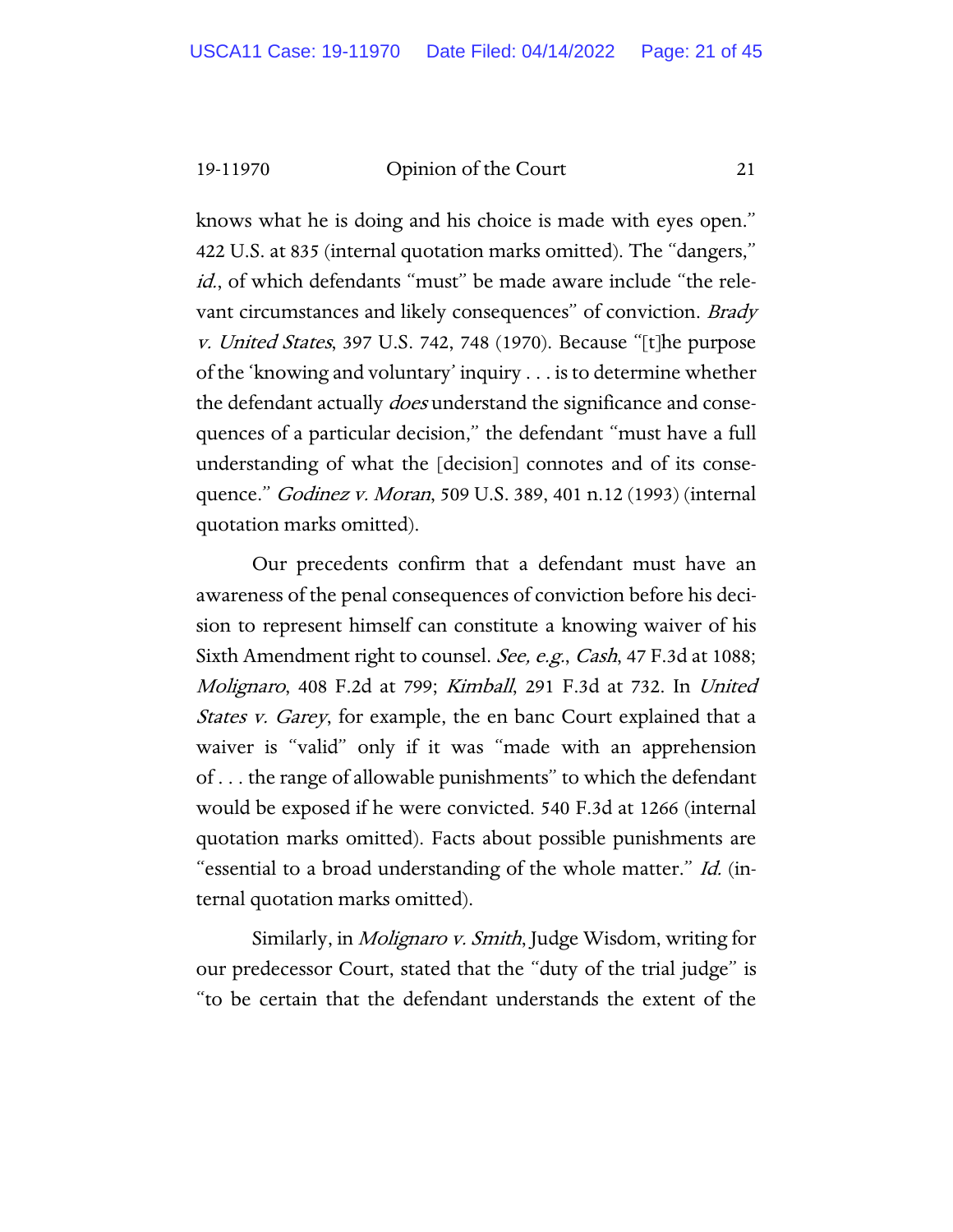punishment possible." 408 F.2d at 799. There, the defendant "contended that he had not knowingly waived counsel at the time he pleaded guilty, and that his conviction on the basis of that plea had therefore violated the sixth and fourteenth amendments." Id. at 797. There was "no evidence at all to indicate that either the prosecution or the state trial judge apprised [him], prior to his plea, of the twenty-year maximum sentence" to which he was exposed. *Id.* at 798. As a result, our predecessor Court set aside the conviction and the sentence. *Id.* at 802. Following other courts, we recognized that "a defendant, before declining an attorney's help, is entitled to know the range of penalty." Id. at 800 (internal quotation marks omitted). And we concluded that, "[i]n determining the fairness of allowing a purported waiver of counsel to stand, . . . at the very minimum a defendant must understand not only the nature of the charge but the seriousness of the penalties the law prescribes for the violation." *Id.* (quoting *Stroetz v. Burke*, 268 F. Supp. 912, 917 (E.D. Wis. 1967)).

We need not decide the precision with which defendants generally must know the consequences of conviction because the magistrate judge gave Hakim materially incorrect information about his maximum sentence that rendered his waiver unknowing. "An *important* element of the 'understanding' defendants must possess in order to waive counsel validly is awareness of the possible penalties attaching to the charges they face." Id. at 799 (emphasis added). In *Garey*, the en banc Court explained that, when, as here, a court is "confronted with a defendant . . . who refuses to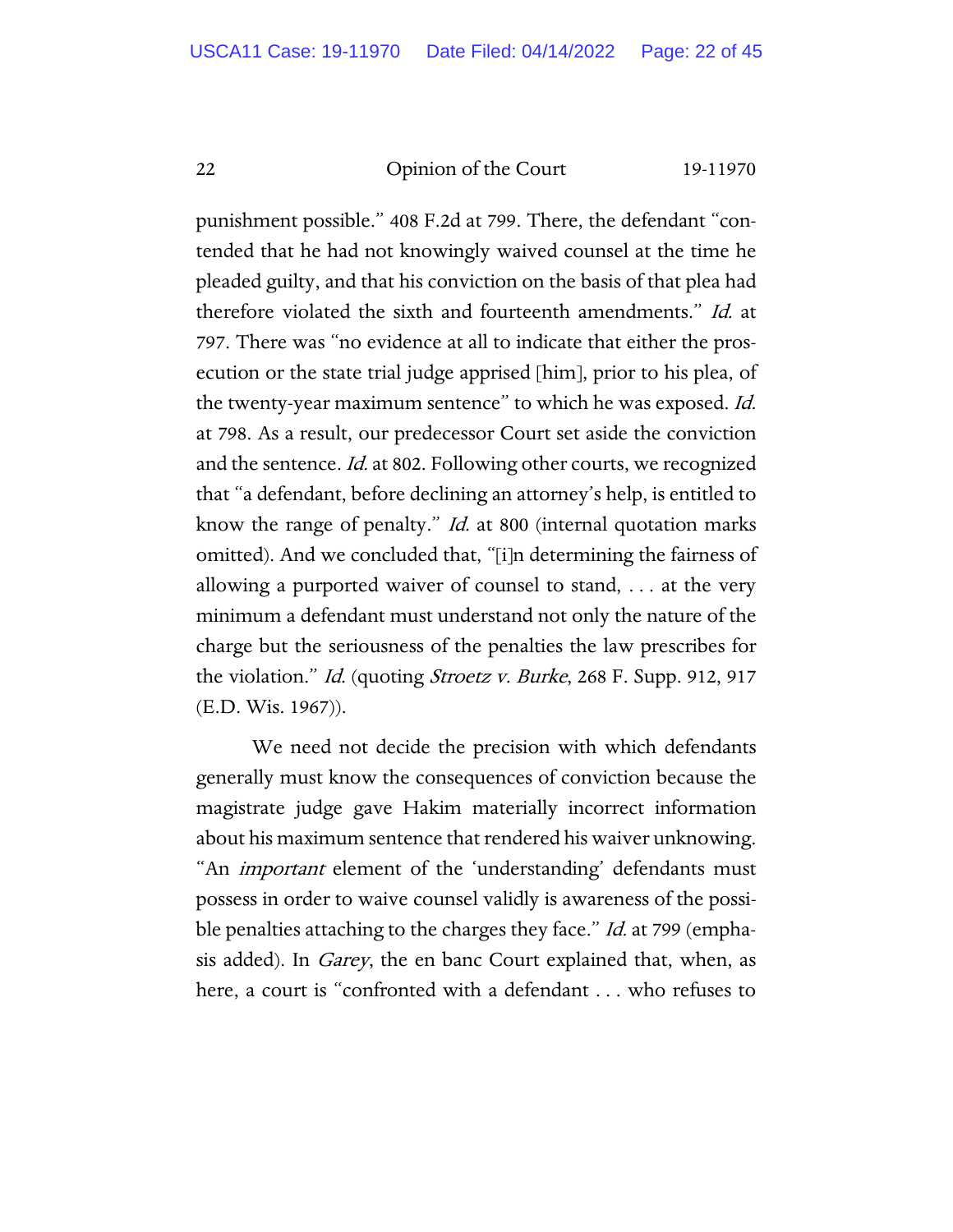provide clear answers to questions regarding his Sixth Amendment rights, it is enough for the court to inform the defendant *unambig*uously of the penalties he faces if convicted." 540 F.3d at 1267 (emphasis added). The magistrate judge fell short of that obligation.

The magistrate judge's statements were materially incorrect. Instead of "unambiguously" informing Hakim of the penalties he faced, *id.*, the magistrate judge incorrectly asserted that "we're not talking about a felony involving imprisonment *beyond one* year"—when the true maximum was three times longer. (Emphasis added.) "And we cannot consider the difference between" up to one year imprisonment and three years "immaterial," see Hamett, 961 F.3d at 1258 (internal quotation marks omitted), when the actual sentence imposed was significantly higher than the one-year maximum the defendant was told he would face, and when a defendant could sensibly elect to seek representation based on that difference, *cf. Lee v. United States*, 137 S. Ct. 1958, 1966–67 (2017) (explaining that a defendant's decision to go to trial could rationally be based on a difference of two years between the possible maximum sentence and a plea offer). "[I]ndulg[ing]," as we must, "in every reasonable presumption against waiver" of the right to counsel, we cannot conclude that the "strict [waiver] standard" was satisfied here. See Brewer, 430 U.S. at 404.

United States *v. Kimball* is instructive. In that decision, we were "troubled by whether [the] [d]efendant understood the consequences of a guilty verdict and what would happen if the trial went badly for him." *Kimball*, 291 F.3d at 731. Our doubts about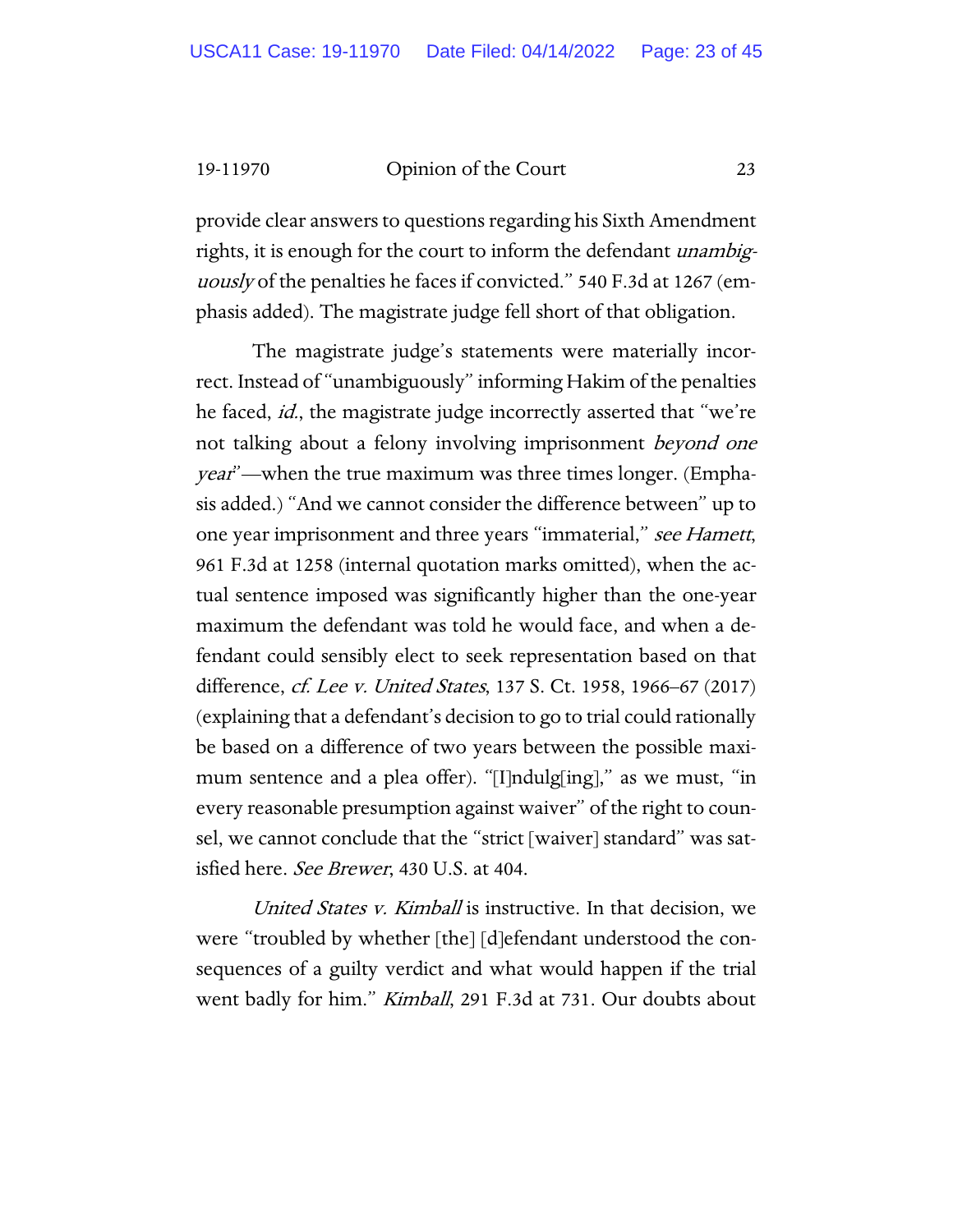whether the defendant adequately understood the consequences of a guilty verdict did not arise from the district court's failure to inform him of the maximum possible sentence; the district court "went through each count and told [him] the maximum sentence under each count." Id. at 731–32. And—unlike the magistrate judge here—"the district court informed [the] [d] efendant that the court had the power to sentence him to consecutive sentences." Id. at 732. But the district court "did not stop with a warning as to the maximum or theoretical penalties [the] [d] efendant faced." Id. The district court went on to "discuss[] with the prosecutor [the] [d]efendant's likely sentence under the federal sentencing guidelines." Id. That discussion led to a misleading prediction about his likely sentence. Id. "If the district court had simply told [him] the maximum conceivable sentence he faced, th[e] case would [have] be[en] an easy one." *Id.* We concluded that this misleading information did not render the defendant's waiver unknowing because the record established, based on the correct information about his maximum sentence, that he "understood that, if convicted, he could be sentenced to a long[er] prison term" than the prediction suggested. Id.

To be sure, giving materially incorrect information about the defendant's sentence does not render his waiver unknowing if the defendant understood correct countervailing information from another source. See id. at 731–32. "The ultimate test is not the trial court's express advice, but rather the defendant's understanding," Stanley, 739 F.3d at 645 (internal quotation marks omitted), and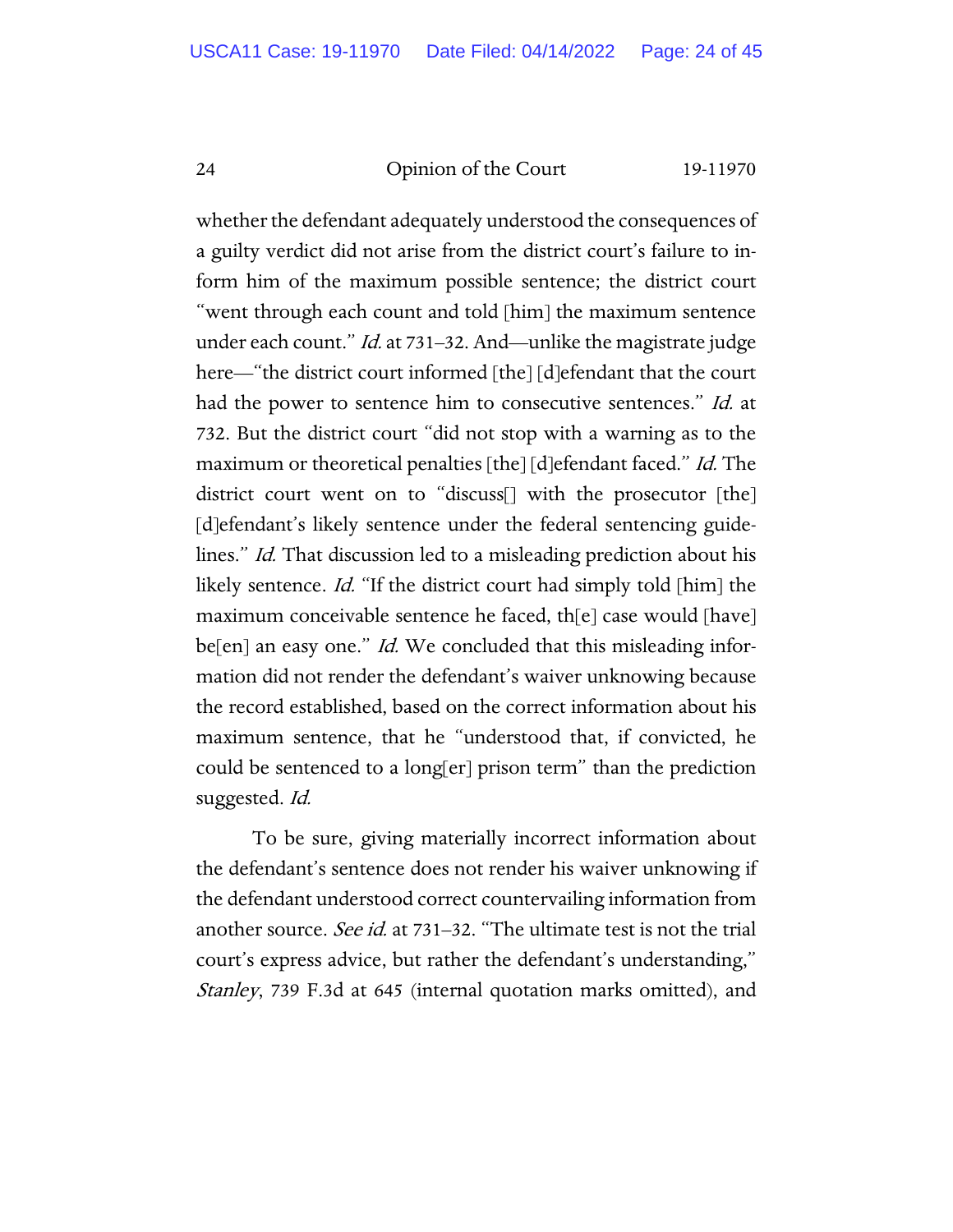giving correct advice to a defendant about possible punishments is "the ideal method" of ensuring that he has that understanding, see Garey, 540 F.3d at 1266 (internal quotation marks omitted). But a defendant may also obtain an awareness of the penal consequences of his decision from other sources. See Jones v. Walker, 540 F.3d 1277, 1293 (11th Cir. 2008) (en banc) ("So long as a defendant knows the risks associated with self-representation, it is irrelevant for constitutional purposes whether his understanding comes from a colloquy with the trial court, a conversation with his counsel, or his own research or experience."). If a district court gives materially incorrect information about a defendant's sentence, the record must support—directly or inferentially—a finding that the defendant received corrective information, either from the district court or from another source, before his waiver was accepted as valid. Cf. Stanley, 739 F.3d at 646 ("[T]he fact that a defendant later became aware of the consequences of his decision may not cure a waiver that was initially unknowing."). Otherwise, we cannot conclude that the waiver was knowing.

The magistrate judge not only failed to inform Hakim of the maximum sentence, but he misled Hakim by incorrectly representing that the maximum term of imprisonment would be one year, when it was instead three years. The magistrate judge's error would not be dispositive if the government could show, consistent with its burden in this context, see Cash, 47 F.3d at 1088, that there was *other* evidence in the record to suppose that Hakim knew at the relevant time the correct range from another source, see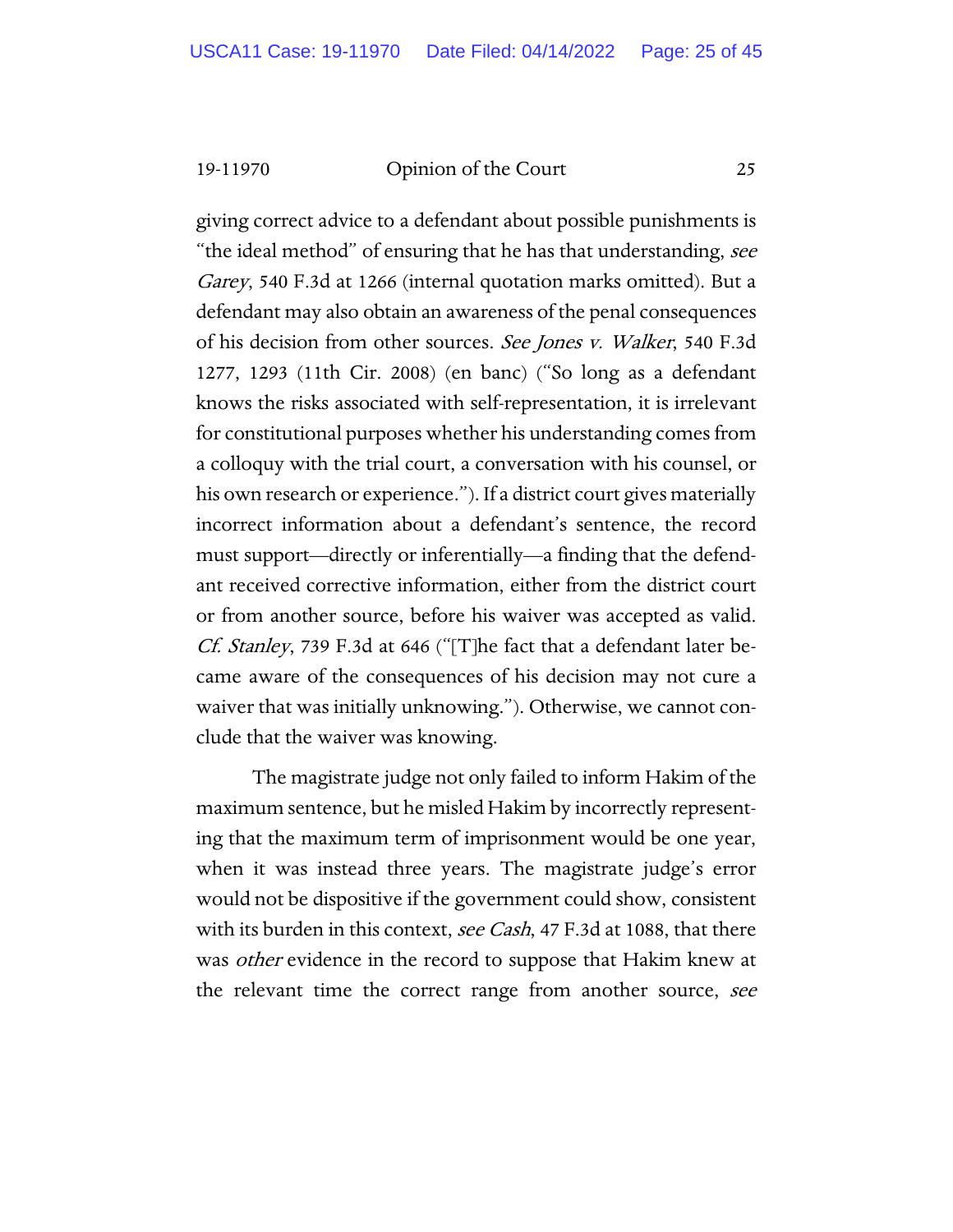Kimball, 291 F.3d at 731–32; Owen, 963 F.3d at 1049. Instead, the evidence suggests the opposite.

Neither the government nor Mendelsohn—Hakim's standby counsel—corrected the magistrate judge's error. How much a defendant interacts with persons learned in the law is relevant to whether the requisite information was conveyed, but no "understanding c[a]me[] from . . . a conversation with his counsel," Jones, 540 F.3d at 1293, because Mendelsohn later informed the district court that Hakim received no assistance from him and "that [they] ha[d] basically zero communication." So, we cannot infer that Hakim received corrective information from a lawyer because "the extent of [his] contact with lawyers prior to trial" and "the extent to which [standby] counsel aided" him were minimal. See Owen, 963 F.3d at 1049. And the correct understanding of the range of possible punishments did not "come[] from a colloquy with the" magistrate judge, *see Jones*, 540 F.3d at 1293, who twice gave materially incorrect information and gave no accurate countervailing information as in Kimball.

When a district court gives a defendant materially incorrect information about his maximum sentence during a *Faretta* colloquy and the record does not establish that the defendant received corrected information, the typical eight-factor analysis cannot be applied, as in this case, to permit a conclusion that the waiver of a defendant like Hakim was knowing. To be sure, as we have explained, some of those factors—such as the extent of contact with lawyers—are relevant to whether a defendant received corrective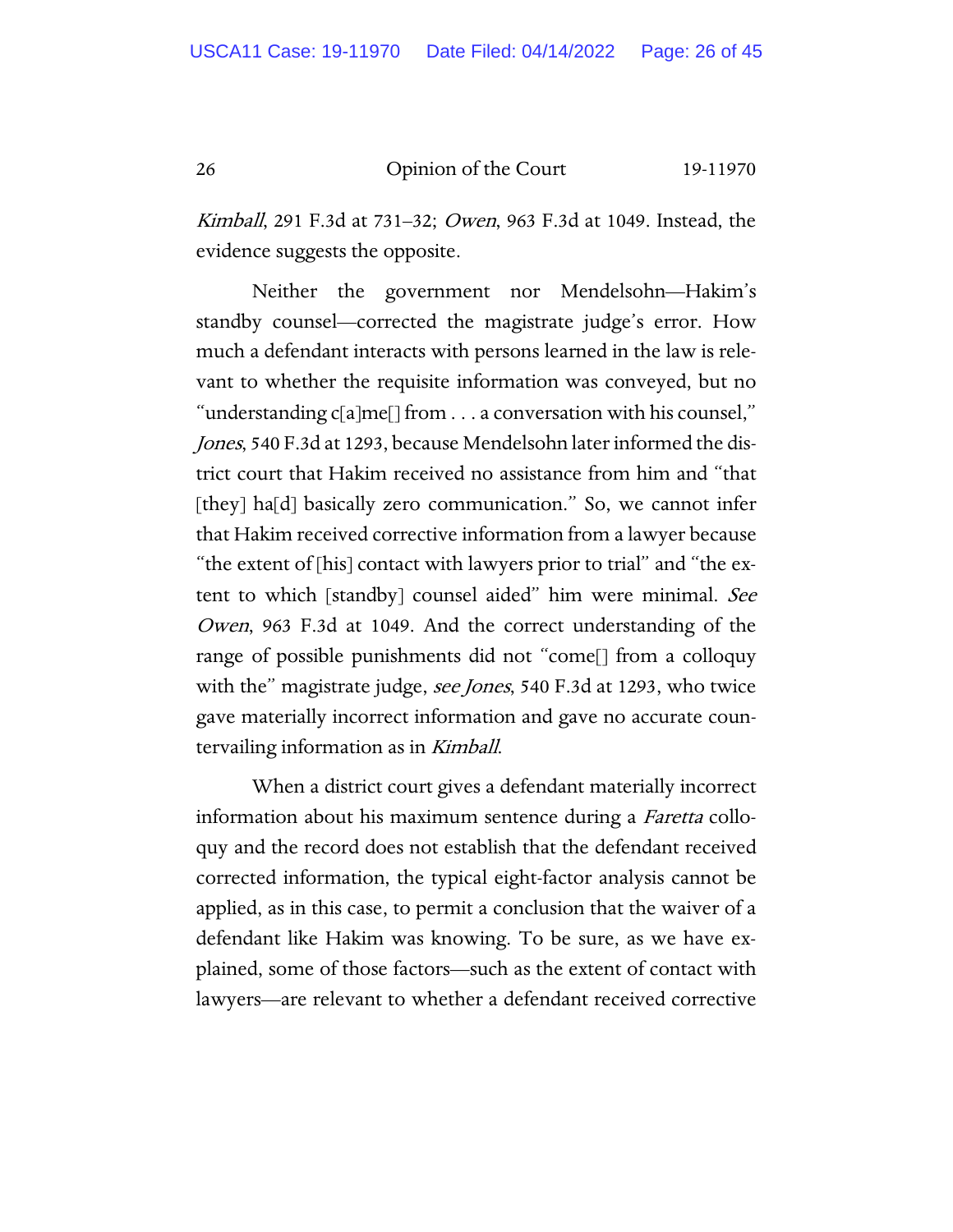information. But if he did not know or receive the correct information, we cannot render his waiver knowing by counting factors. For example, although Hakim's "age, educational background, and physical and mental health," id., permit an inference that he would have understood countervailing information if it had been given, they do not permit an inference that he received that information. An educated and intelligent layman of sound mind can be misled about the maximum penalties he faces. The magistrate judge did not "inform[] [Hakim] that the court had the power to sentence him to consecutive sentences." *Kimball*, 291 F.3d at 732. And because it is the government's burden to establish the validity of the waiver, *Cash*, 47 F.3d at 1088, we cannot speculate for the government that an educated and middle-aged layman would know the difference between consecutive and concurrent sentencing and whether and when either possibly applies, see Molignaro, 408 F.2d at 799, 800 n.4 (explaining that "[t]he duty of the trial judge [is] to be certain that the defendant understands the extent of the punishment possible" and suggesting that to do so the trial judge should ensure that the defendant is informed "of the maximum possible sentence on the charge, including that *possible from consecutive* sentences" (emphasis added) (internal quotations omitted)).

Other factors that this Court ordinarily considers when determining whether a defendant understood the consequences of proceeding without a lawyer also cannot render a waiver knowing when a district court gives materially incorrect information about a sentence without correction. To be sure, Hakim was not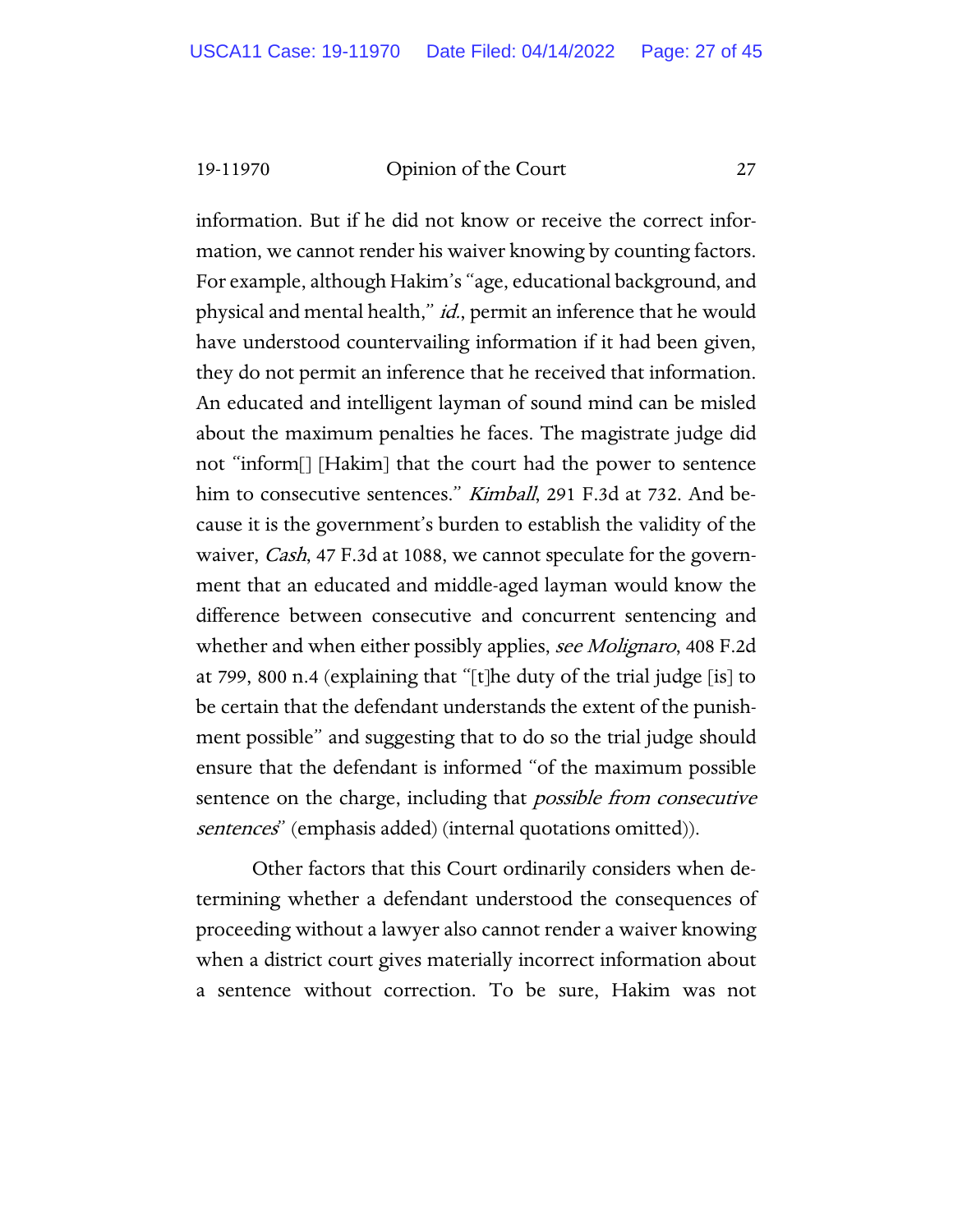"mistreat[ed] or coerc[ed]" and may have been "trying to manipulate" the proceedings with his bizarre theories. Owen, 963 F.3d at 1049. But we cannot conclude from those facts that the magistrate judge did not mislead Hakim about his maximum and likely sentence. And even if Hakim had impressive knowledge "of rules of procedure, evidence, and courtroom decorum," *id*.—and his performance suggests the opposite—we would still need evidence that he did not believe the magistrate judge's material misrepresentations.

On this record, we cannot conclude that Hakim's waiver was knowing. It is "incumbent upon the [government] to," *Brewer*, 430 U.S. at 404, "clearly establish[] that" the waiver was knowing, Brookhart v. Janis, 384 U.S. 1, 4 (1966). Because we must "indulge in every reasonable presumption against waiver," Brewer, 430 U.S. at 404, we must presume that Hakim was misled by the magistrate judge's material misrepresentations about his sentence. And because there is an "absence of a showing that the [defendant] was [correctly] informed [by some source or other] of the possible punishment he faced" after he received materially incorrect information, "we hold that there was no knowing and intelligent waiver of the right to counsel." See Molignaro, 408 F.2d at 796.

# B. The Constitutional Error Was Structural.

Because Hakim's purported waiver of his Sixth Amendment right to counsel was invalid, we must decide whether Hakim was deprived of "the assistance of counsel during a[ny] critical stage[] of the criminal justice process." Jones, 540 F.3d at 1287. As noted,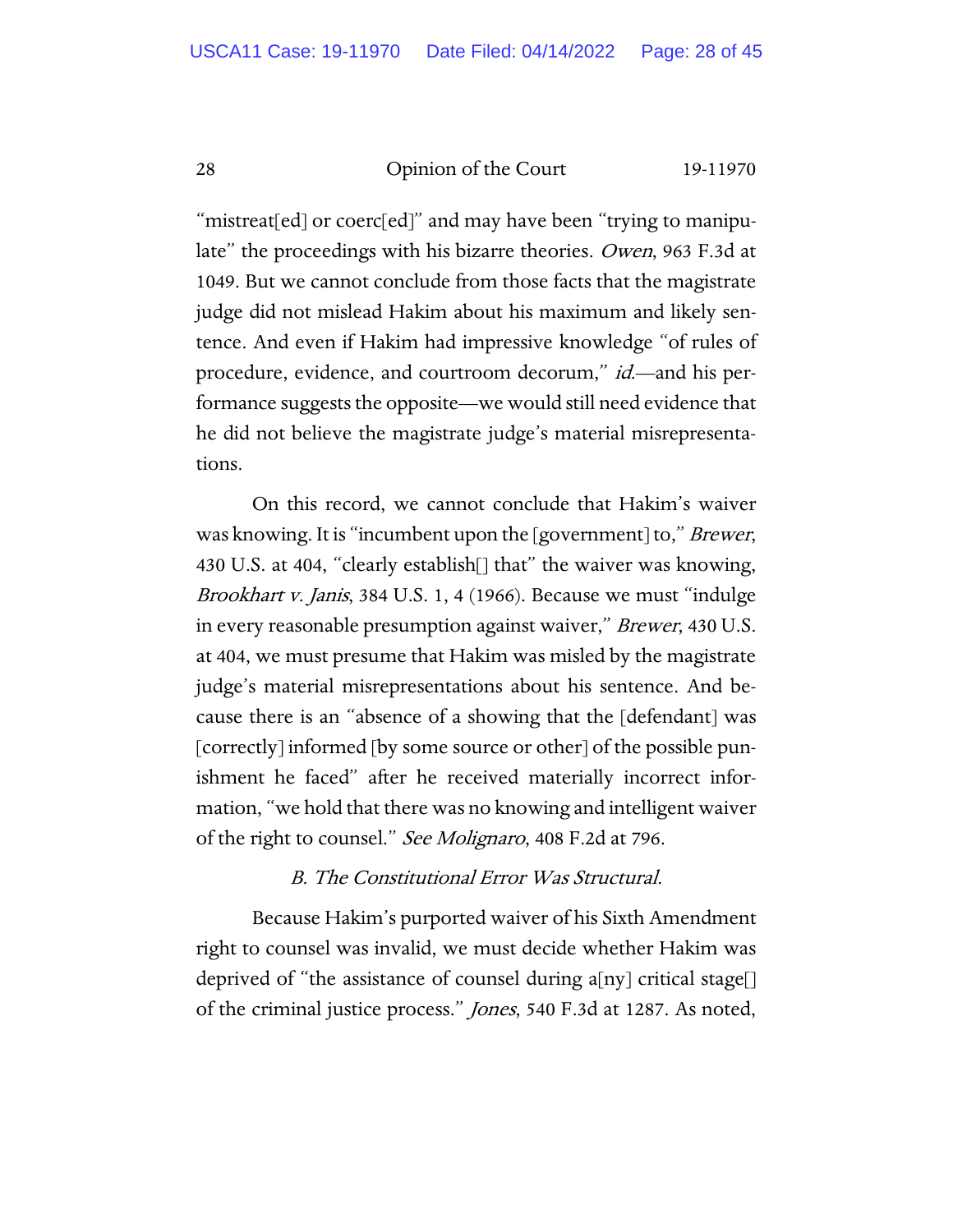the Sixth Amendment "secures to a defendant who faces incarceration the right to counsel at" those "stages of the criminal process." Tovar, 541 U.S. at 87 (internal quotation marks omitted). And "[i]t is well settled that" that right "applies to certain steps before trial." Missouri v. Frye, 566 U.S. 134, 140 (2012). "Critical stages include arraignments, postindictment interrogations, postindictment lineups, and the entry of a guilty plea." *Id.*; see also White v. Maryland, 373 U.S. 59, 60 (1963) (holding that a preliminary hearing was a critical stage because the "petitioner entered a plea before the magistrate and that plea was taken at a time when he had no counsel"); Tovar, 541 U.S. at 87 ("A plea hearing qualifies as a critical stage." (internal quotation marks omitted)); United States v. Roy, 855 F.3d 1133, 1147 (11th Cir. 2017) (en banc) (explaining that critical stages "of a criminal proceeding where the defendant has a right to counsel" include "an arraignment, . . . a preliminary hearing, [and] a plea hearing").

Hakim lacked "the Assistance of Counsel for his defence," U.S. CONST. amend. VI, at all stages of the pretrial process. This period included his arraignment before the magistrate judge at which a plea was entered in his behalf; it included the period during which the government extended to him "a plea offer"; and it included another hearing at which he attempted "to enter a change of plea" based on a decision at which he arrived "on [his] own," without help from his standby counsel. At both the initial arraignment and the hearing at which Hakim attempted (without success) to plead guilty, "plea[s] w[ere] taken . . . when he had no counsel."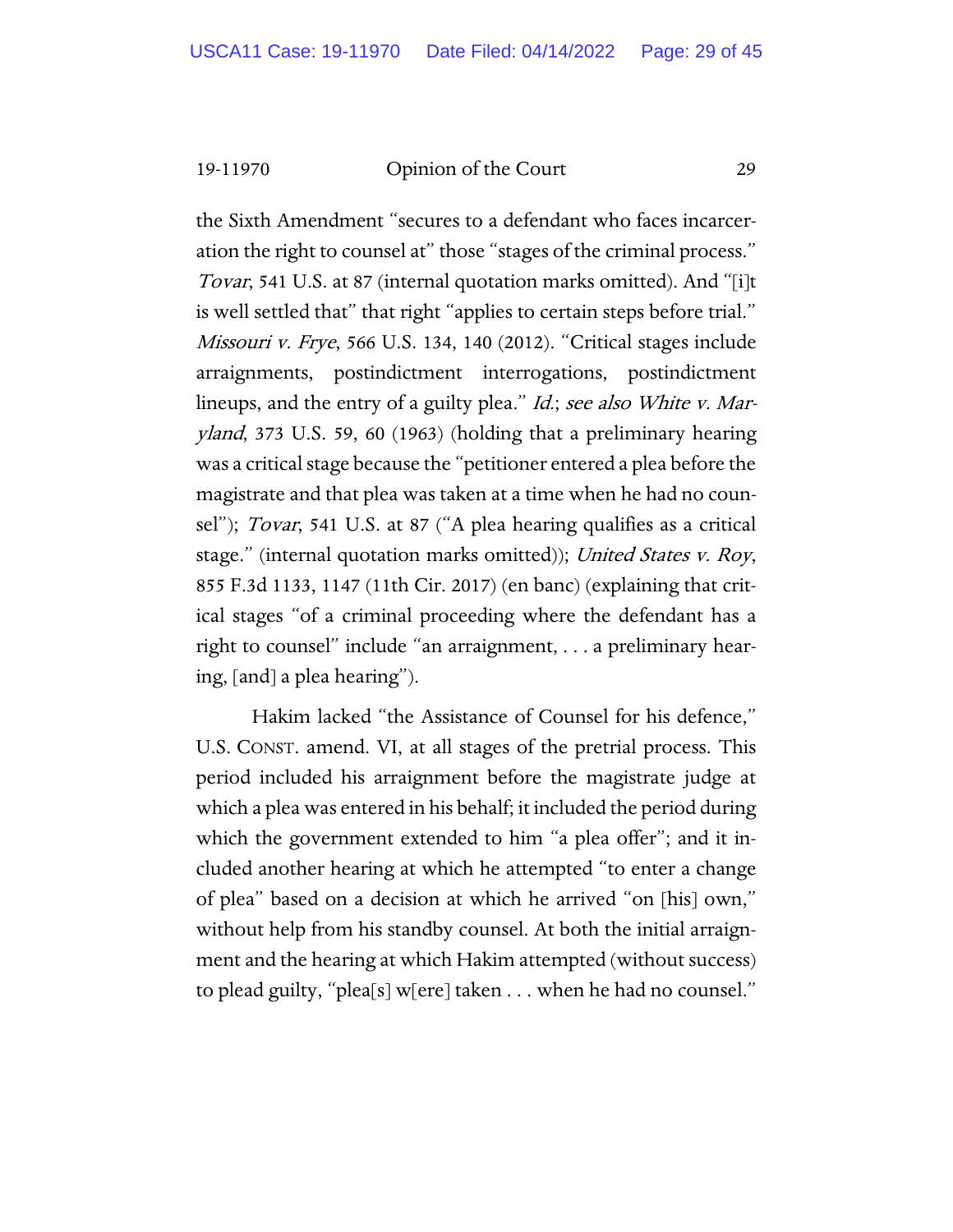White, 373 U.S. at 60. These stages of the pretrial process were critical, Frye, 566 U.S. at 140; Roy, 855 F.3d at 1146–47; Molignaro, 408 F.2d at 798–99, so Hakim was deprived of his constitutional right to counsel.

The constitutional error was structural. White v. Maryland establishes both that a plea hearing is a critical stage, and that "we do not stop to determine whether prejudice resulted" because "[o]nly the presence of counsel could have enabled this accused to know all the defenses available to him and to plead intelligently." 373 U.S. at 60 (internal quotation marks omitted). And our precedents hold that "[i]f the Government cannot meet [its] burden [to prove a valid waiver], the defendant need not show prejudice to obtain a reversal." Stanley, 739 F.3d at 644; accord Cash, 47 F.3d at 1090 n.5 ("Because a trial court's acceptance of an invalid waiver of the Sixth Amendment right to counsel is not subject to harmless error analysis, we do not inquire into whether a different result would have obtained had Appellant been represented by counsel at trial." (citation omitted)); *United States v. Fant*, 890 F.2d 408, 410 (11th Cir. 1989) ("The importance of [ensuring that a waiver is made knowingly, intelligently, and voluntarily] is underscored by the fact that a violation of [the] right [to counsel] is not subject to harmless error analysis."); see also Chapman v. United States, 553 F.2d 886, 891 (5th Cir. 1977) ("The nature of the right to defend pro se renders the traditional harmless error doctrine peculiarly inapposite."). It follows that the deprivation of Hakim's right to counsel at all pretrial stages of the proceedings against him was a structural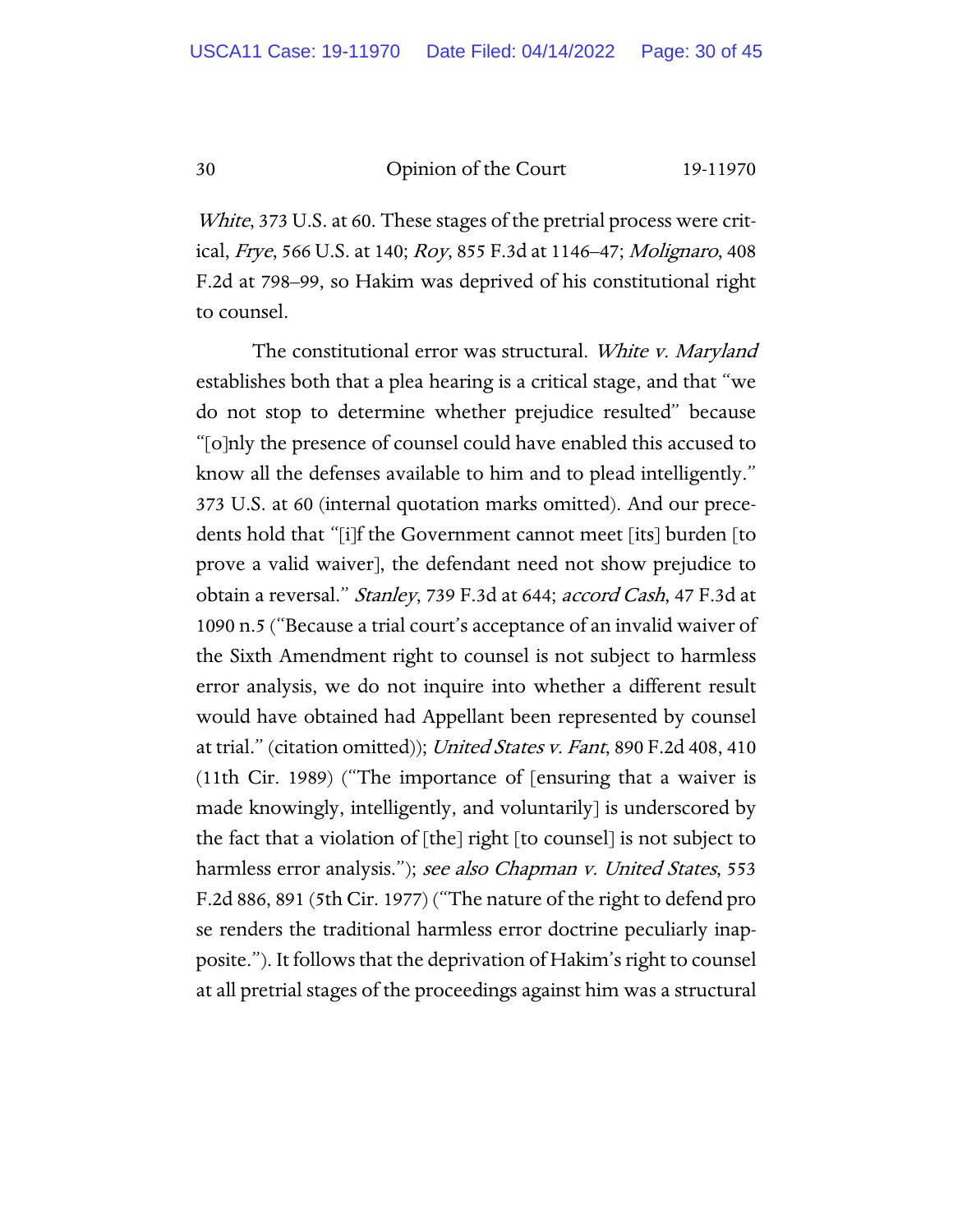error. "The fact that the evidence against [Hakim] was overwhelming plays no part in the analysis, because the denial of a right to counsel cannot be harmless error." Strozier v. Newsome, 871 F.2d 995, 997 n.3 (11th Cir. 1989).

# IV. CONCLUSION

We VACATE Hakim's conviction and REMAND to the district court for further proceedings.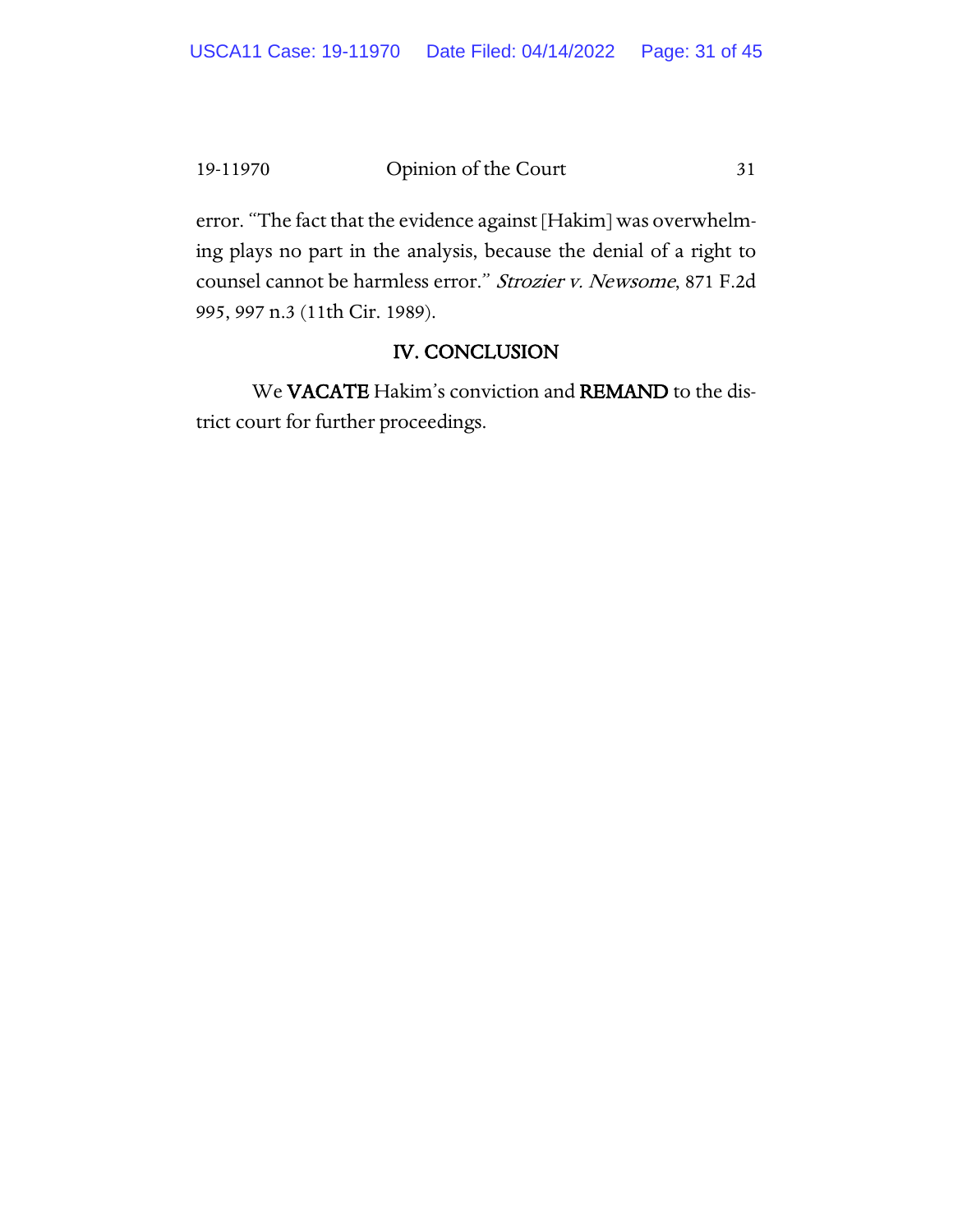19-11970 GRANT, J., Dissenting 1

GRANT, Circuit Judge, dissenting:

I disagree with the majority's conclusion that we should review de novo whether Saleem Hakim validly waived his Sixth Amendment right to counsel. Instead, plain error review should apply, and under that standard his conviction stands.

#### I.

In recent years, our Circuit has repeatedly recognized, but left open, the question of whether plain error review applies when a defendant challenges the validity of his right-to-counsel waiver for the first time on appeal. See United States v. Muho, 978 F.3d 1212, 1218 n.2 (11th Cir. 2020); United States v. Owen, 963 F.3d 1040, 1048 n.5 (11th Cir. 2020); United States v. Stanley, 739 F.3d 633, 644–45 (11th Cir. 2014). The majority now makes a choice; after looking to cases of our sister circuits, it selects de novo review. But those cases based their reasoning on a factual predicate absent here. Not a single one involved a defendant who was represented by an attorney before sentencing, much less before trial.

The Ninth Circuit explained that it did not "expect pro se defendants to know the perils of self-representation," and so could not "expect defendants to recognize that they have not been correctly and fully advised, let alone to point out the court's errors." United States v. Erskine, 355 F.3d 1161, 1166 (9th Cir. 2004). It therefore applied plain error review where the defendant represented himself through the rest of the proceedings. *Id.* at 1165–67. The Fourth and Tenth Circuits have since grafted that reasoning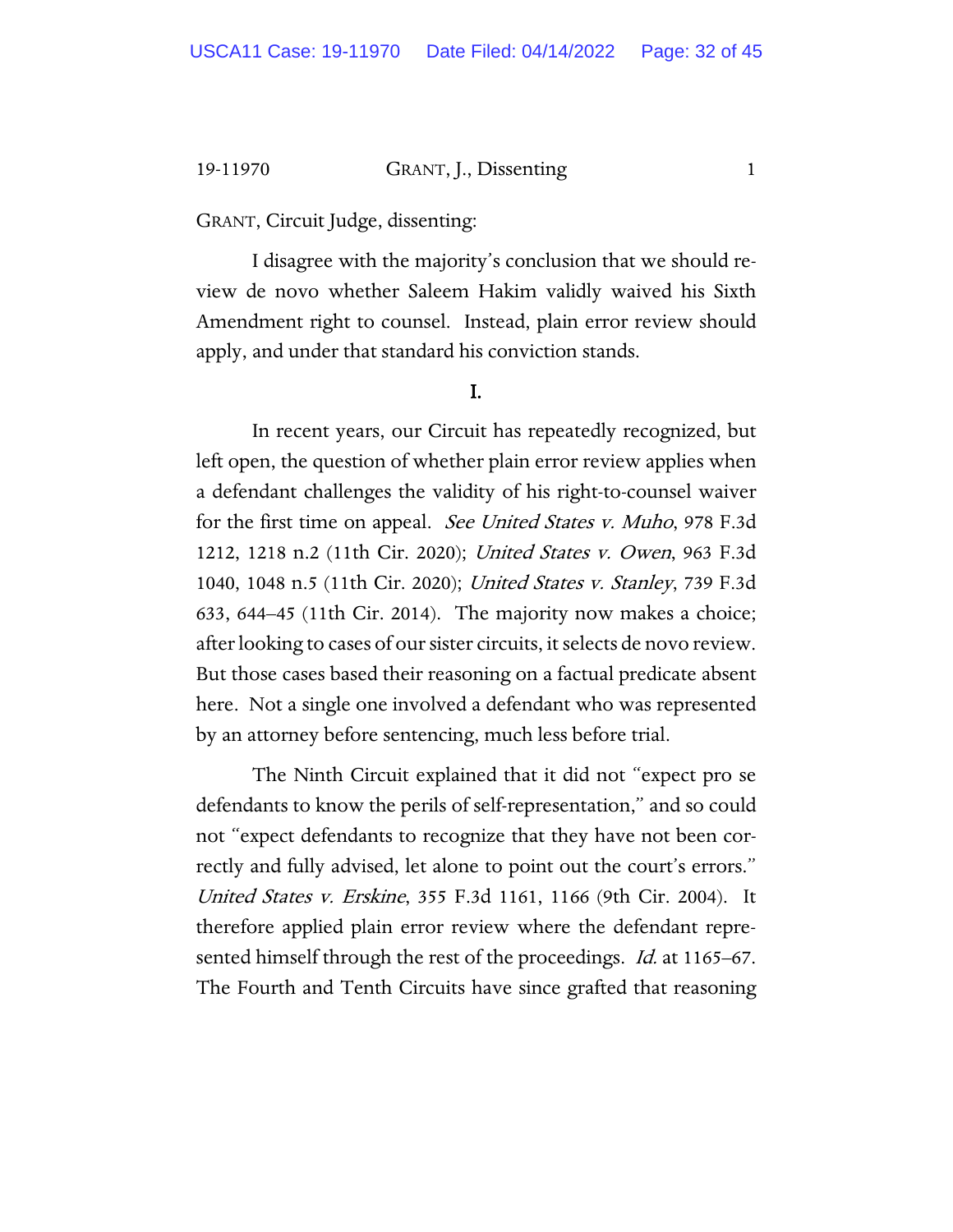2 GRANT, J., Dissenting 19-11970

onto a different set of facts, applying de novo review where new counsel was appointed to represent the defendants only at sentencing. See United States v. Ductan, 800 F.3d 642, 646–48 (4th Cir. 2015); United States v. Hamett, 961 F.3d 1249, 1254, 1255 n.3 (10th Cir. 2020). But the majority identifies no case that applied de novo review where a defendant, represented by counsel even before trial, still failed to challenge his earlier waiver.

Our Circuit has indicated that plain error review would be "especially" appropriate where a lawyer took over a defendant's representation and "easily could have challenged" his client's "previous waiver before the district court." Stanley, 739 F.3d at 645. That's exactly what happened here. Hakim's standby counsel who attended the arraignment where Hakim chose to proceed pro se and then kept up with the case in his standby role—began representing Hakim before the jury was sworn. He received a week to prepare for the trial, during which he filed new proposed voir dire questions and a motion in limine. He went on to present Hakim's case throughout a three-day trial. But he never challenged Hakim's previous waiver. If there were ever a self-representation case that merited plain error review, this would be it.

A straightforward application of the federal criminal procedure rules directs us to follow that course. Rules 51(b) and 52(b) instruct parties to raise issues to the district court's attention or face plain error review. See Puckett v. United States, 556 U.S. 129, 135 (2009). "A party may preserve a claim of error by informing the court—when the court ruling or order is made or sought—of the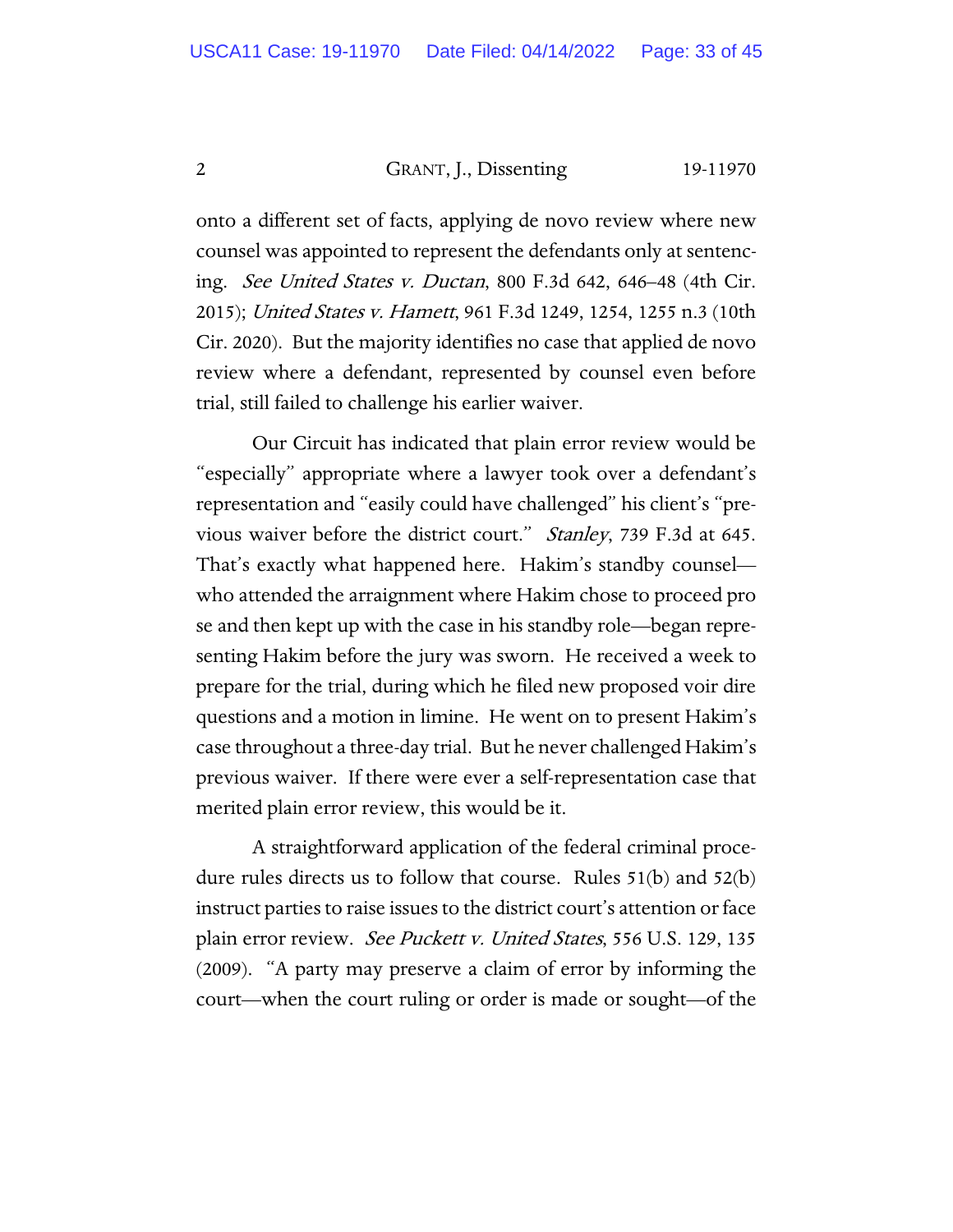19-11970 GRANT, J., Dissenting 3

action the party wishes the court to take, or the party's objection to the court's action and the grounds for that objection." Fed. R. Crim. P. 51(b). A litigant must object in a "timely manner" to preserve the issue. *Puckett*, 556 U.S. at 134.

The very question before us is whether Hakim knowingly waived his right to counsel, so of course we cannot say that, while representing himself, Hakim had a real opportunity to object to the court's acceptance of that waiver. And Rule 51(b) itself recognizes that if "a party does not have an opportunity to object to a ruling or order, the absence of an objection does not later prejudice that party." Fed. R. Crim. P. 51(b). Had Hakim continued to represent himself even through trial, this case would align with those of our sister circuits that applied de novo review, and I would agree with the majority's decision to follow along. See United States v. Hung Thien Ly, 646 F.3d 1307, 1312 n.5 (11th Cir. 2011). But that is not what happened.

Instead, Hakim's standby counsel took over his representation well before trial. He thus had "ample occasion" to object not only before Hakim's conviction, but before the trial even started. United States v. Davila, 749 F.3d 982, 993 (11th Cir. 2014). In our Circuit, "it is firmly established" that we apply plain error review when a defendant "fails to object once the opportunity arises, regardless of why the unpreserved error was committed or whether the Government or the district court were aware of it." United States v. Margarita Garcia, 906 F.3d 1255, 1270 n.3 (11th Cir.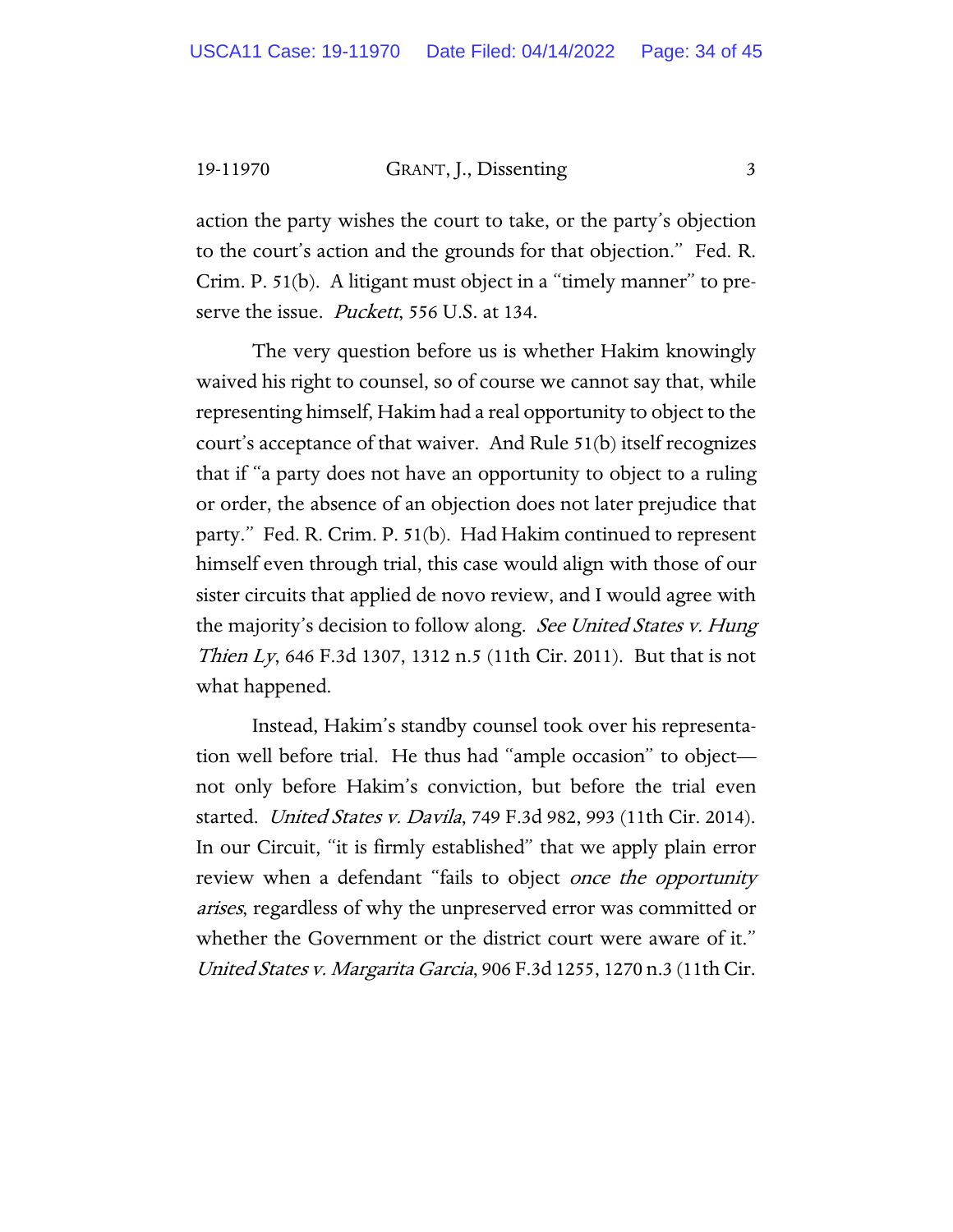4 GRANT, J., Dissenting 19-11970

2018) (quotation omitted and emphasis added); see also Davila, 749 F.3d at 993.

An objection once Hakim's counsel stepped in would not have come "too late to allow the district court to correct the error and avert an unnecessary retrial." Margarita Garcia, 906 F.3d at 1269 (quotation omitted). The lawyer could have moved to dismiss the indictment or to withdraw the not-guilty plea before the trial began. *See* Fed. R. Crim. P.  $12(b)(1)$  ("A party may raise by pretrial motion any defense, objection, or request that the court can determine without a trial on the merits."). Motions that assert defects in pretrial proceedings occur as a matter of course at that stage—and for good reason. See, e.g., United States v. Smith, 983 F.3d 1213, 1217 (11th Cir. 2020); Davila, 749 F.3d at 989. These motions, like the plain error rule that incentivizes them, allow district courts to make informed decisions about whether an error occurred, to correct any error brought to their attention, and "to develop a full record on the issue" that will aid review on appeal. See Margarita Garcia, 906 F.3d at 1267–68. District courts are not in the business of ignoring them because they were not made immediately after an error allegedly occurred.

The majority criticizes my invocation of United States v. Davila, and sets aside that case because there, "the defendant had two opportunities to contemporaneously object to rulings about the validity of his guilty plea, and he failed both times to do so." Maj. Op. at 15. But this rationale proves the point. Consider Davila's facts: the first ruling was the initial acceptance of the guilty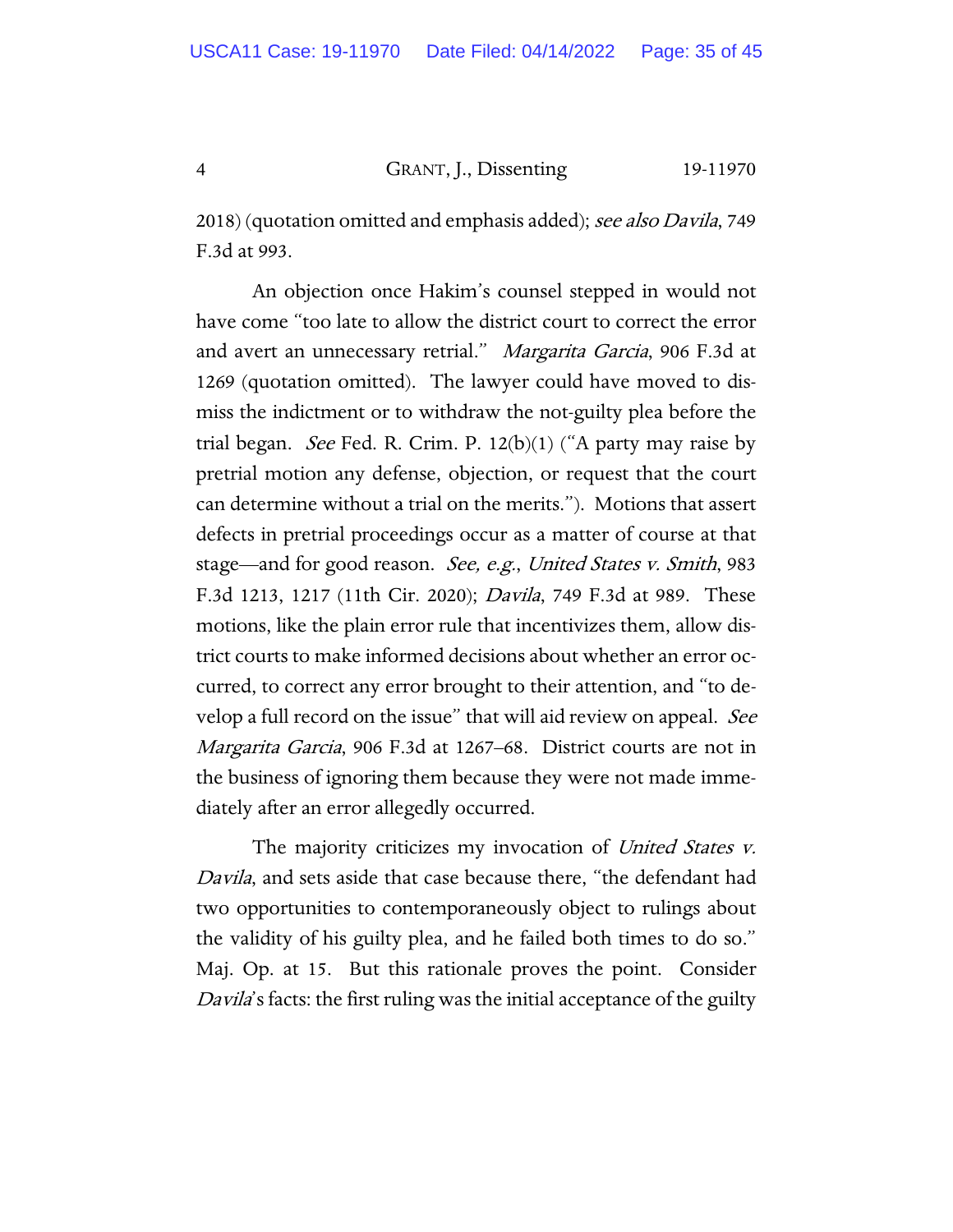19-11970 GRANT, J., Dissenting 5

plea, and the second occurred nearly six months later, after the defendant moved to vacate his plea and dismiss the indictment. Davila, 749 F.3d at 988–90. The reason plain error review applied is that the latter motion did not assert the error the defendant eventually raised on appeal. *See id.* at 990, 992–93. Under the majority's own reasoning, Hakim would have been able to "contemporaneously object" just like the defendant in *Davila* if he had filed a later motion challenging the validity of his waiver and elicited another ruling from the district court.

Indeed, it is exactly that shortcoming that requires plain error review. Hakim had an opportunity to object once his counsel took over; like the defendant in Davila, he could have made use of that opportunity by filing any number of motions that would have allowed him to challenge the validity of his waiver. For whatever reason, his counsel—who was present during the discussion leading up to the waiver—chose not to do so.

Our adversarial system generally requires a party to "look to his counsel to protect him" and to "bear the cost of the lawyer's mistakes." 3B Charles Alan Wright & Peter J. Henning, Federal *Practice and Procedure*  $\S$  856 (4th ed. 2013). Those points apply here as well as anywhere. Because Hakim's counsel failed to challenge his waiver once the opportunity arose, we should not apply de novo review.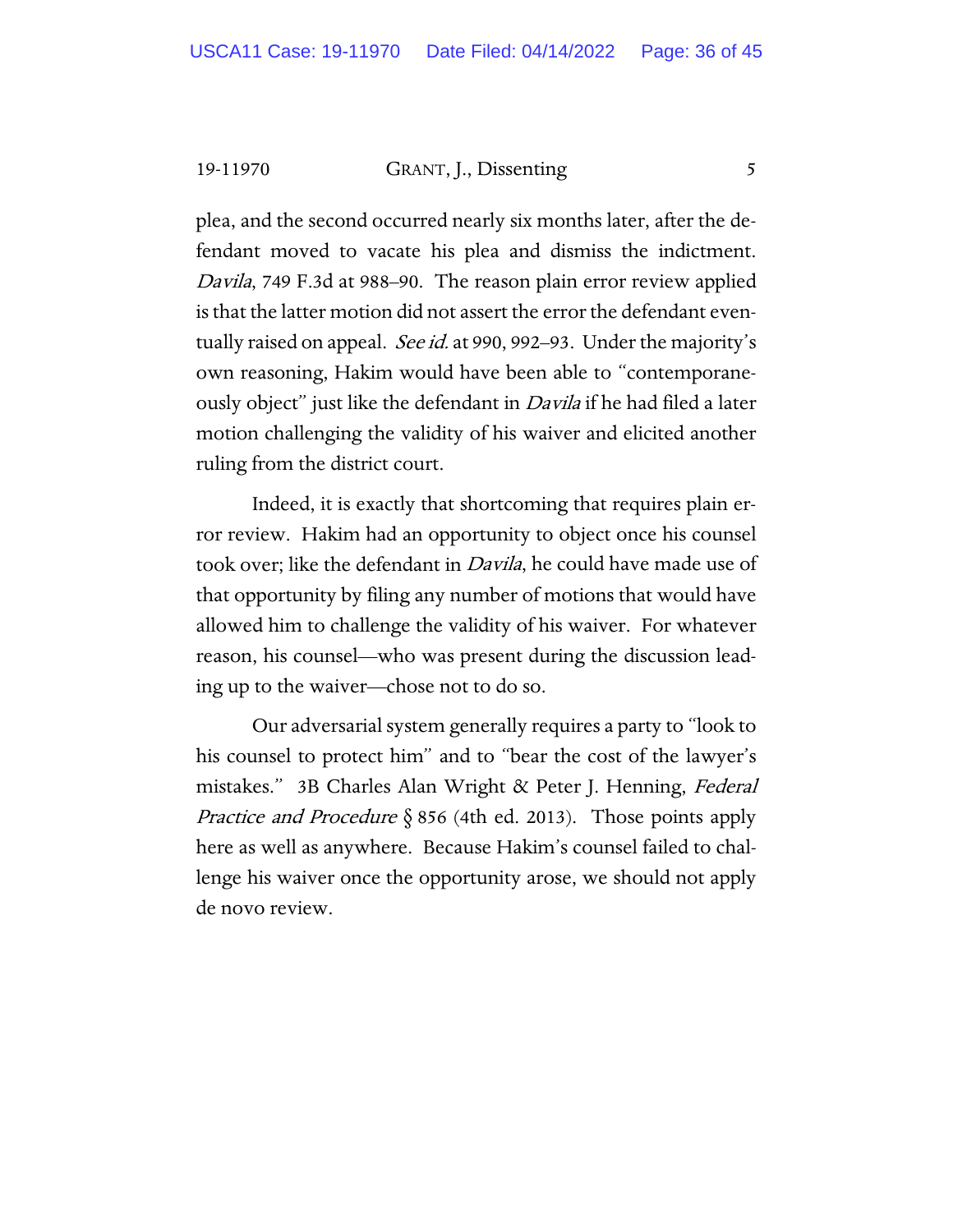6 GRANT, J., Dissenting 19-11970

#### II.

Even so, we can review Hakim's challenge under the plain error standard, which provides a narrow exception to the usual rule that we will not correct unpreserved errors on appeal. See Henderson v. United States, 568 U.S. 266, 268 (2013). To receive relief under that standard, the defendant must satisfy three threshold conditions: "First, there must be an error that has not been intentionally relinquished or abandoned. Second, the error must be plain—that is to say, clear or obvious. Third, the error must have affected the defendant's substantial rights." Rosales-Mireles v. United States, 138 S. Ct. 1897, 1904 (2018) (quotation omitted). Only when those conditions are met may we exercise our discretion "to correct the forfeited error if the error seriously affects the fairness, integrity or public reputation of judicial proceedings." Id. at 1905 (quotation omitted). Hakim has failed to show any "clear or obvious" violation of his right to counsel, so we have no discretion to correct the error he asserts. *Id.* at 1904 (quotation omitted).

#### A.

When considering whether any plain error occurred here, a crucial question is what our precedents say about how precisely a defendant must know the range of potential punishments to waive his right to counsel. The Supreme Court supplied the background principle in a plurality opinion issued nearly 75 years ago: a waiver of the right to counsel "must be made with an apprehension of the nature of the charges, the statutory offenses included within them, the range of allowable punishments thereunder, possible defenses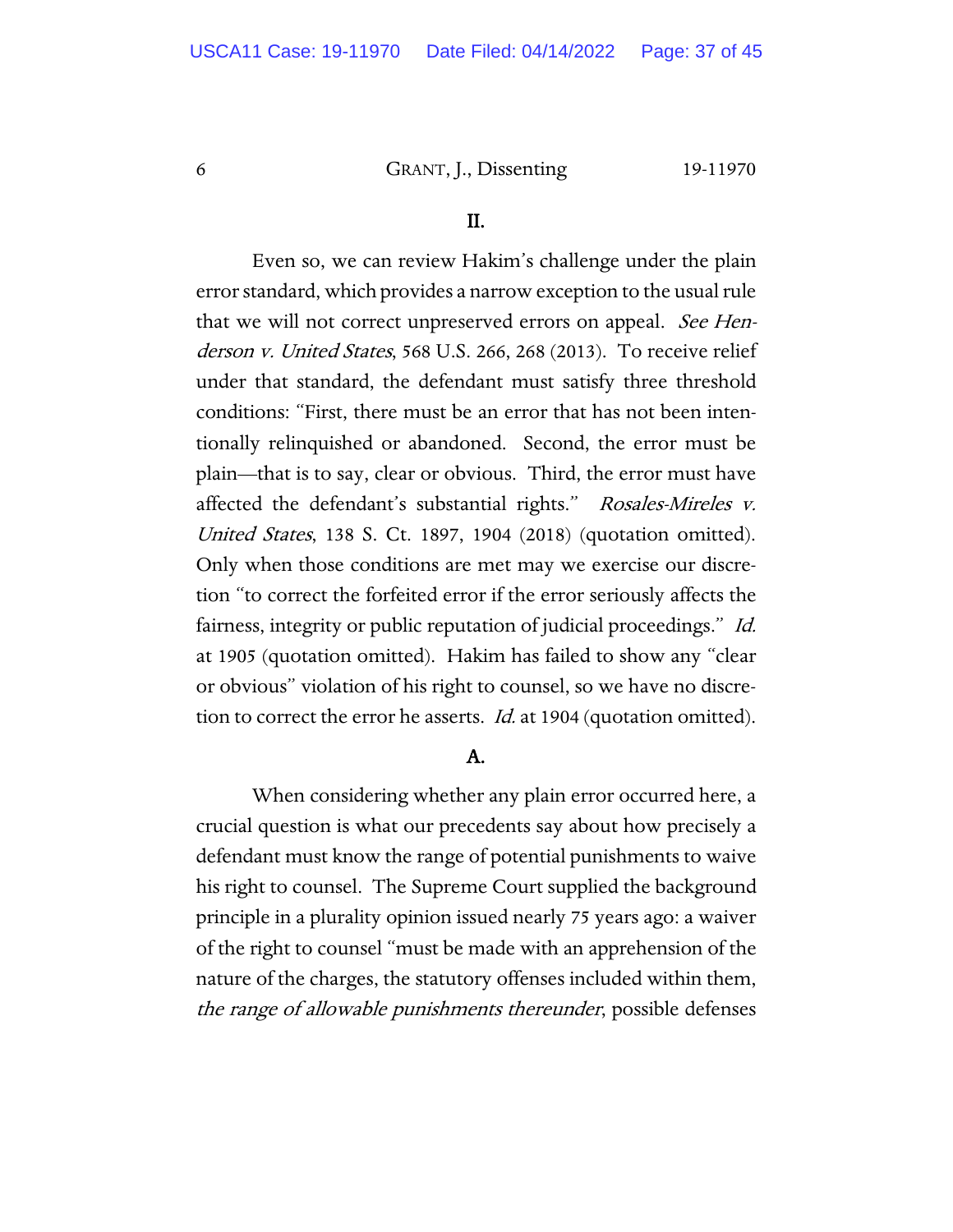19-11970 GRANT, J., Dissenting 7

to the charges and circumstances in mitigation thereof, and all other facts essential to a broad understanding of the whole matter." Von Moltke v. Gillies, 332 U.S. 708, 724 (1948) (emphasis added). That language does not say how precisely the defendant must understand his maximum potential punishment. But our Circuit's precedents in the years since show that we should not read it to demand quite so much precision as the majority suggests.

Ever since the Supreme Court's 1975 decision in the "foundational self-representation case," Faretta v. California, this Circuit has analyzed many factors to decide whether a defendant knowingly waived his right to counsel. *Indiana v. Edwards*, 554 U.S. 164, 170 (2008) (quotation omitted); see Fitzpatrick v. Wainwright, 800 F.2d 1057, 1065–67 (11th Cir. 1986); Stanley, 739 F.3d at 645–46 (listing the eight factors this Circuit considers). The defendant's "knowledge of the nature of the charges, possible defenses, and penalties" is simply one of those factors. Owen, 963 F.3d at 1049. Under our multi-factor approach, which the majority affirms, we have never vacated a conviction solely because a defendant lacked precise knowledge of his potential punishment.

Molignaro *v. Smith*—a case that our predecessor court handed down before *Faretta*—indicates that a defendant must have some awareness of his possible penalty to validly waive his right to counsel. 408 F.2d 795 (5th Cir. 1969). That appeal involved a prisoner who challenged his conviction by arguing that he had not knowingly waived his right to counsel when he pleaded guilty to child molestation. Id. at 797. The court found insufficient evidence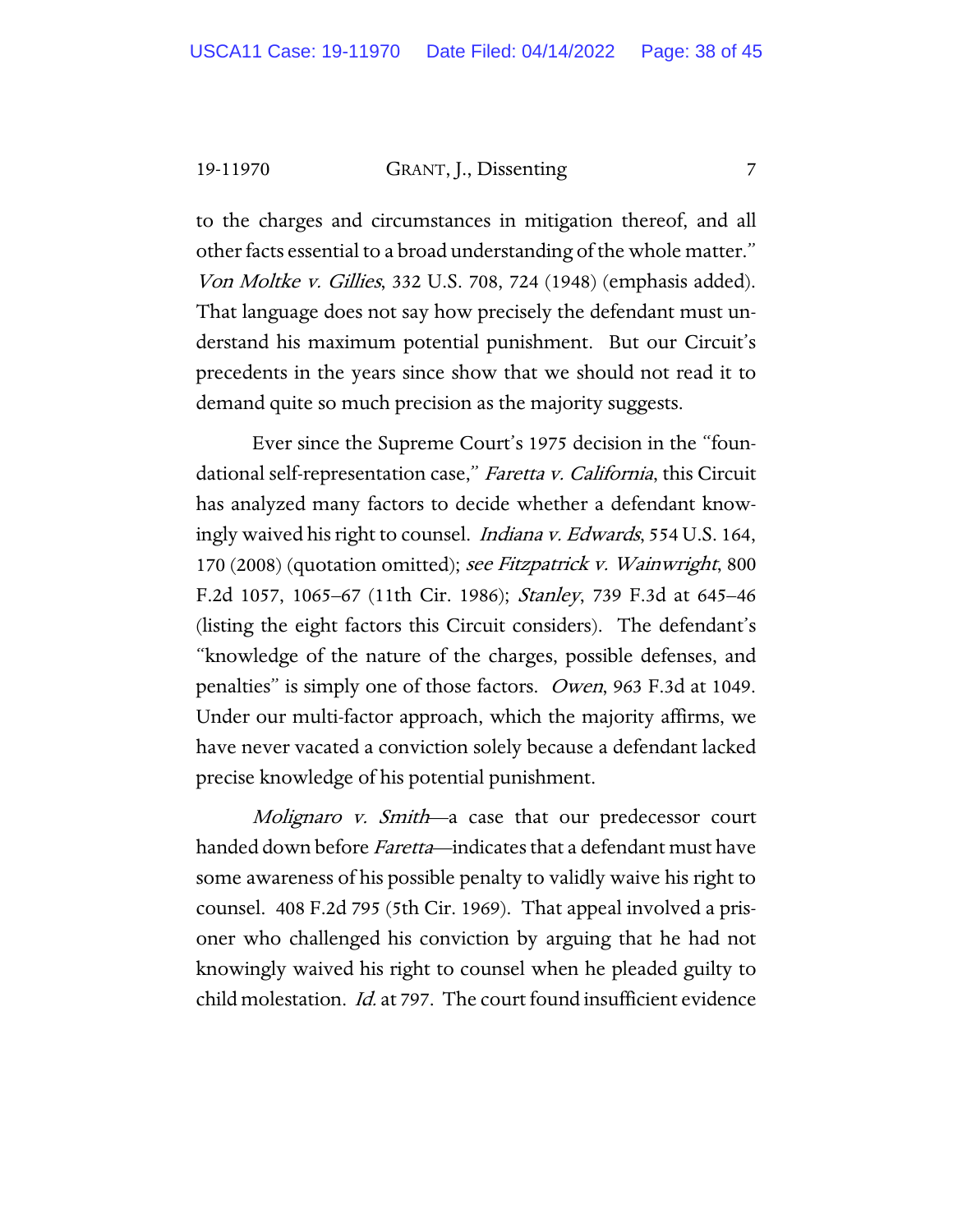# 8 GRANT, J., Dissenting 19-11970

that the prisoner "knew the magnitude of the punishment he was accepting by deciding to waive counsel and plead guilty." Id. at 797–98. Considering only that line of the opinion, one might read Molignaro to establish that defendants knowingly waive their right to counsel only when they understand exactly what their possible penalty is. But the facts of the case can inform our understanding of the point the court was making. The opinion went on to explain (with a sentiment that frankly seems shocking today) that a defendant "who was not aware of the statutory penalties for child molesting might well think he would not be sentenced to more than a year or two." Id. at 798. According to the court, when "the actual range extends to twenty years," as it did under Georgia law at the time, the defendant's waiver of the right to counsel could not be described as "voluntary and intelligent." Id. (quotations omitted).

The difference between two and twenty years is dramatic. The court's exemplar thus does not suggest that a defendant's understanding of his potential penalties must be precise for a waiver of counsel to survive; to the contrary, it leaves a lot of room for a holistic look at the defendant's understanding of the risks entailed in self-representation, especially when the evidence that he significantly misunderstood his possible penalty is not nearly as substantial. Indeed, the court endorsed a comprehensive inquiry by looking to the "specific circumstances" pertaining to the defendant's understanding of his possible penalty, including his "lack of education" and "lack of previous criminal record." *Id.* at 802. The decision even specifically stated that it did "not purport to dispose of all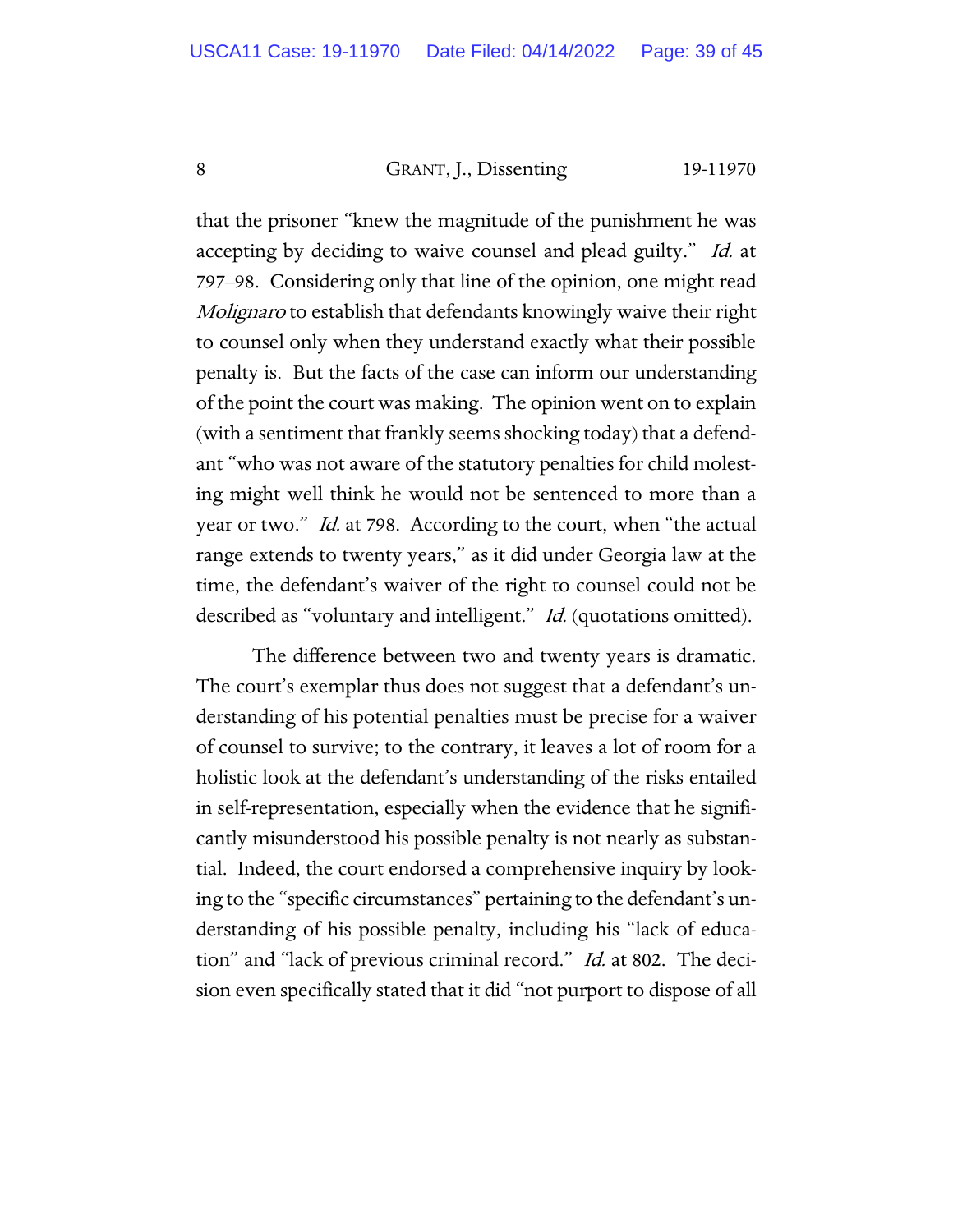19-11970 GRANT, J., Dissenting 9

cases in which an accused has waived counsel and pleaded guilty without being informed of the maximum penalty applicable" and expressed "no opinion upon the requirements of waiver in less compelling circumstances." Id. So limited to its facts, Molignaro has only been cited three times by our predecessor court, and not since 1972—three years before Faretta. See Cooper v. Griffin, 455 F.2d 1142, 1146 (5th Cir. 1972); Dulin v. Henderson, 448 F.2d 1238, 1240 (5th Cir. 1971); Goodwin v. Smith, 439 F.2d 1180, 1183 (5th Cir. 1971). The majority's opinion is the first to cite the case in the Eleventh Circuit.

Later cases in this Circuit dispel any doubt about whether Molignaro sets an exacting standard for the required knowledge. We have since issued decisions finding waivers valid even where the defendant lacked a complete understanding of the penalties he faced. We held in *Fitzpatrick v. Wainwright*, the case that supplied our eight-factor test after *Faretta*, that the defendant's waiver was valid where the record did "not show that he knew the possible penalties he might receive if convicted." 800 F.2d at 1066 n.6, 1068; see also United States v. Cash, 47 F.3d 1083, 1088–89 (11th Cir. 1995). Similarly, in Strozier v. Newsome, the record showed that the defendant "misunderstood the charges and the penalty," but we nevertheless concluded that he "knowingly and intelligently waived his right to counsel." 926 F.2d 1100, 1106, 1108 (11th Cir. 1991).

These three cases—*Molignaro*, *Fitzpatrick*, and *Strozier* are not in tension. But even if they were, distilling a rule that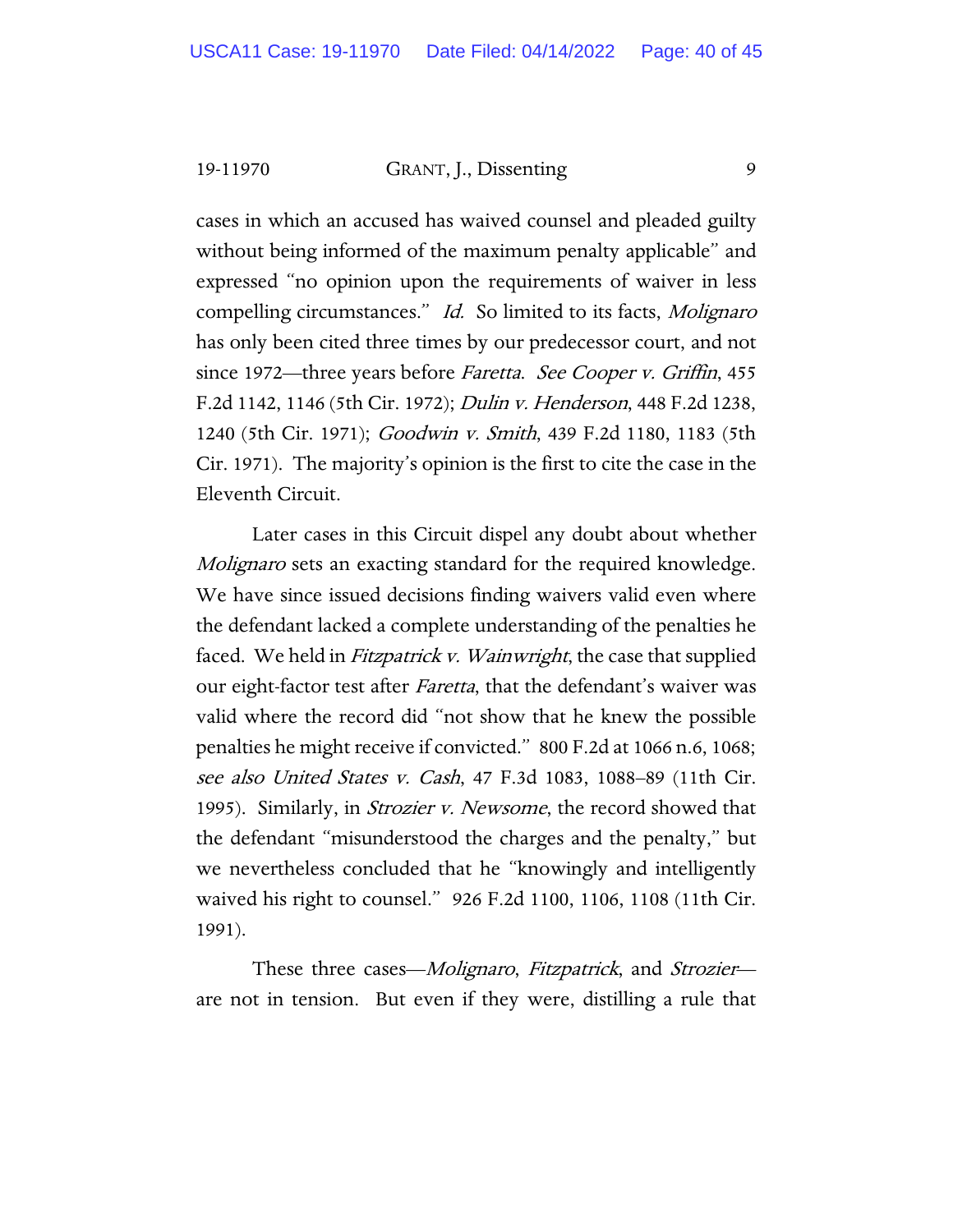#### 10 GRANT, J., Dissenting 19-11970

reconciles them—as we are obligated to do "if at all possible"—is a simple task. See United States v. Hogan, 986 F.2d 1364, 1369 (11th Cir. 1993). Under *Molignaro*, and consistent with our other decisions, a waiver is valid when the defendant is aware of the seriousness of the charges and possible penalties, even when he does not understand those possible penalties with absolute precision. Molignaro itself noted "the unlikelihood that a layman would be able to anticipate the length of the sentence for the crime of which he was accused" and emphasized how drastically the defendant's expectations differed from the actual maximum sentence. 408 F.2d at 798, 802. In contrast, the defendants in both Fitzpatrick and Strozier understood the seriousness of their charges and potential penalties, though they did not know those penalties precisely. The defendant in Fitzpatrick "understood the nature of the charges against him and that the charges were serious felony charges." 800 F.2d at 1066 n.6. And the defendant in Strozier was informed of "the very serious nature of the charges against him and the tremendous sentences he was facing if he were convicted." 926 F.2d at 1104 n.7 (quotation omitted). Knowledge of penalties is a matter of degree under our factor-based approach—although precise knowledge favors validity, a waiver is not necessarily invalid when that knowledge is lacking.

Several of our sister circuits follow approaches that align with this one. The D.C. Circuit upheld a district court's decision to allow a defendant to represent himself even though the court had misstated the defendant's potential sentence, because he was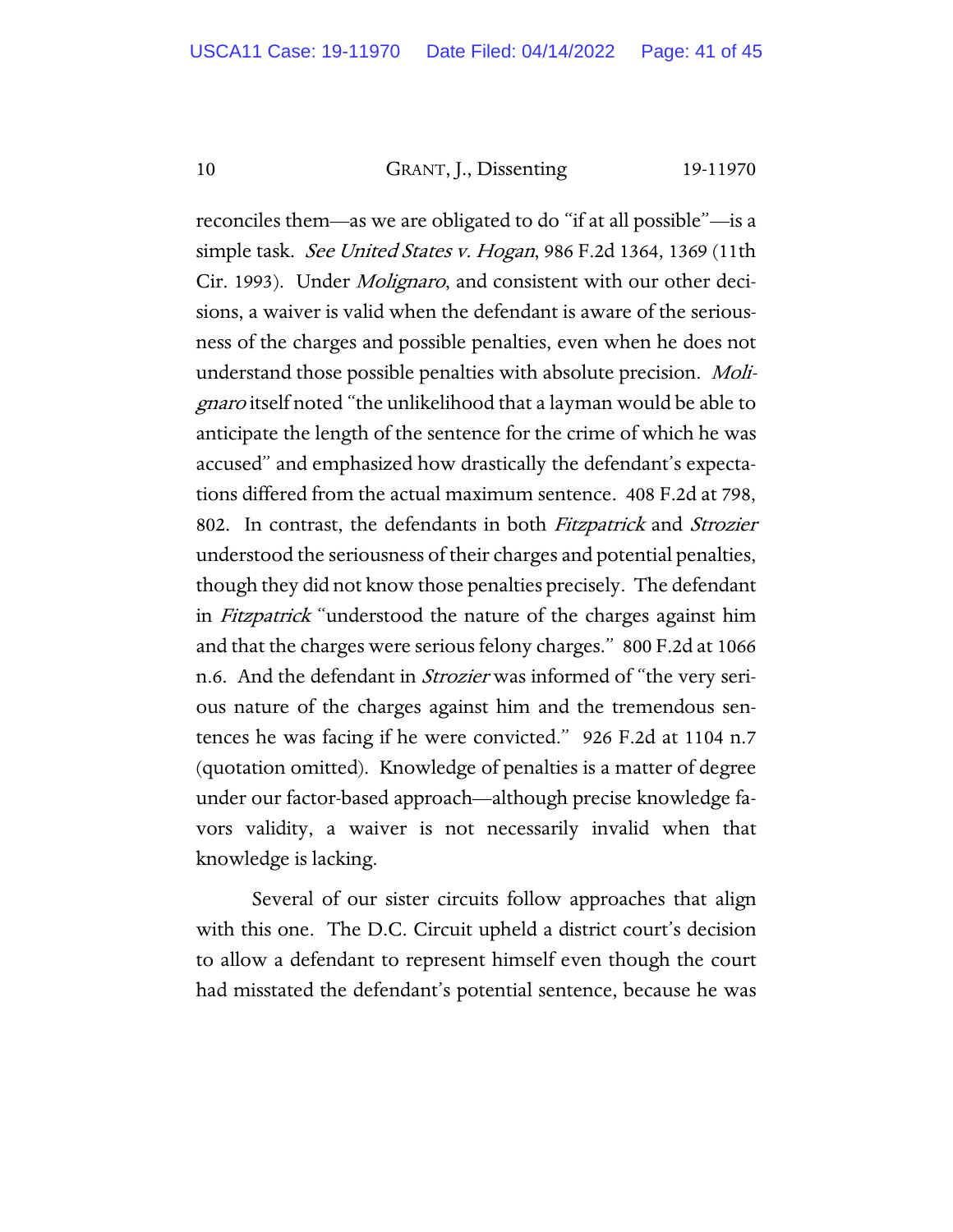19-11970 GRANT, J., Dissenting 11

still "sufficiently cognizant of the seriousness of the charges against him to make a knowing and intelligent waiver of counsel." United States v. Bisong, 645 F.3d 384, 395–96 (D.C. Cir. 2011). The Second Circuit similarly held that a right-to-counsel waiver was valid where the district court did not mention a long potential sentence that could result from upward departures in the Sentencing Guidelines—it found that the defendant had received a "realistic picture" about "the magnitude of his decision," and was "clearly aware of the significant penalties he would face if convicted." United States v. Fore, 169 F.3d 104, 108 (2d Cir. 1999) (quotation omitted). The Ninth Circuit requires only that the defendant "substantially understood the severity of his potential punishment under the law and the approximate range of his penal exposure." United States v. Schaefer, 13 F.4th 875, 888 (9th Cir. 2021). And the Tenth Circuit considers whether the difference between the defendant's actual maximum sentence and what he understands it to be is "immaterial." Hamett, 961 F.3d at 1258 (quotation omitted).

In short, I would answer the question that the majority leaves undecided by concluding that a defendant's precise range of potential sentences is not required knowledge. Misunderstandings about the exact length of the potential punishment, which are all but unavoidable given the complexity of our sentencing system, should not doom a defendant's choice to represent himself so long as a complete review shows that he understood the nature and seriousness of the charges against him. This rule best harmonizes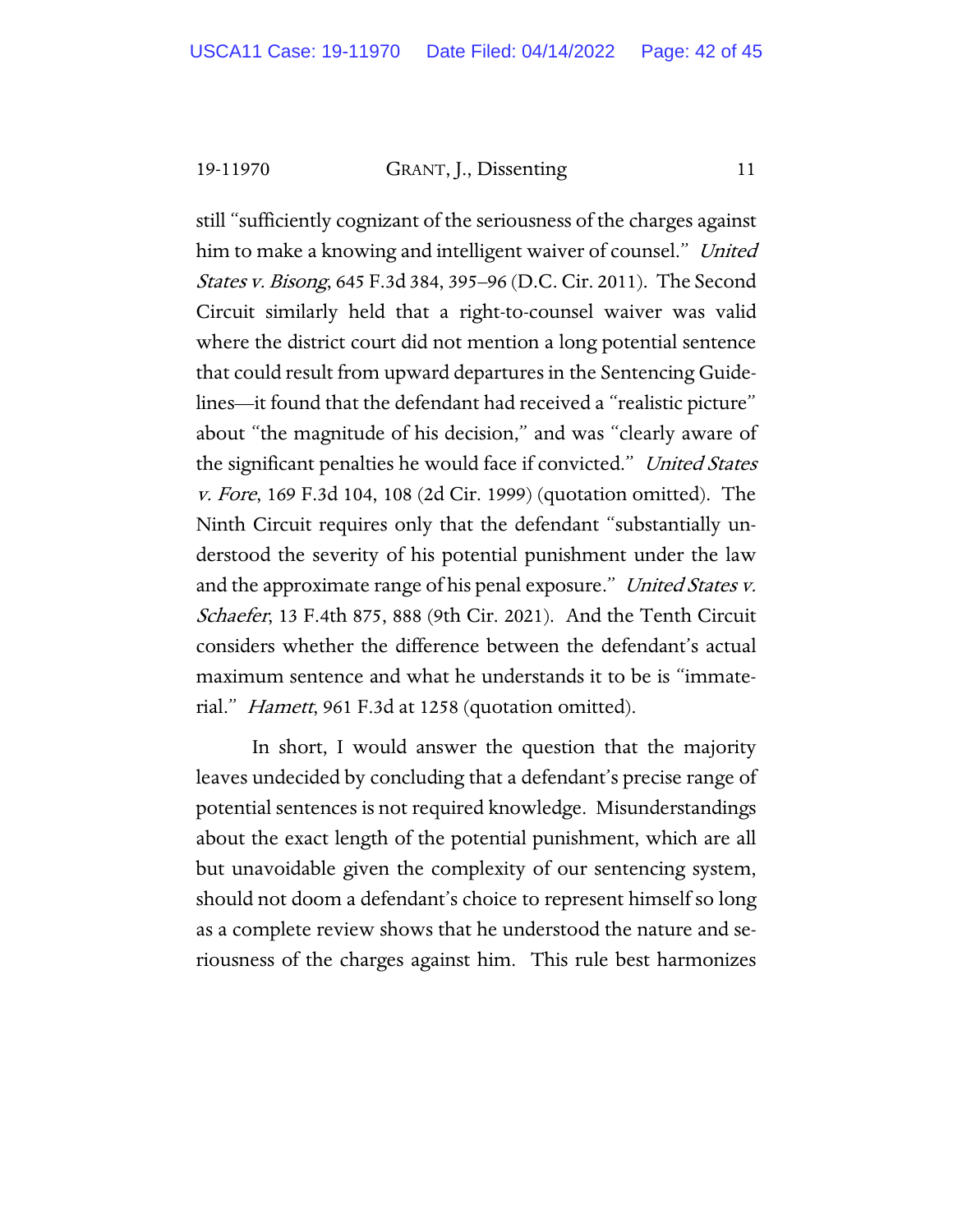# 12 GRANT, J., Dissenting 19-11970

our own precedents, and is completely consistent with those of the Supreme Court.

# B.

No matter the difficulty of deciding whether any error occurred here, determining whether the alleged error is "plain" is straightforward. Under Rule 52(b), we cannot correct an unpreserved error "unless the error is clear under current law" at the time of our review. United States v. Olano, 507 U.S. 725, 734 (1993); see Henderson, 568 U.S. at 269. Because this case requires us to clarify the applicable law before we can determine whether the alleged error occurred, any error is not plain.

Even if Hakim misunderstood his maximum possible penalty as one year instead of three, current law does not make clear that this misunderstanding invalidates his waiver. A difference of two years between an expected and actual potential sentence might have little impact on one's decision to proceed pro se, especially when the charges are all misdemeanor offenses rather than felonies. On the whole, Hakim appears to have understood the relative seriousness of the charges and the risk that he could be sentenced to prison for a significant period of time if convicted. And the record shows that the actual sentence Hakim received was, at most, nine months longer than he expected.

More fundamentally, it is not "obvious or readily apparent" on this record that Hakim did misunderstand his maximum potential sentence when he decided to represent himself. United States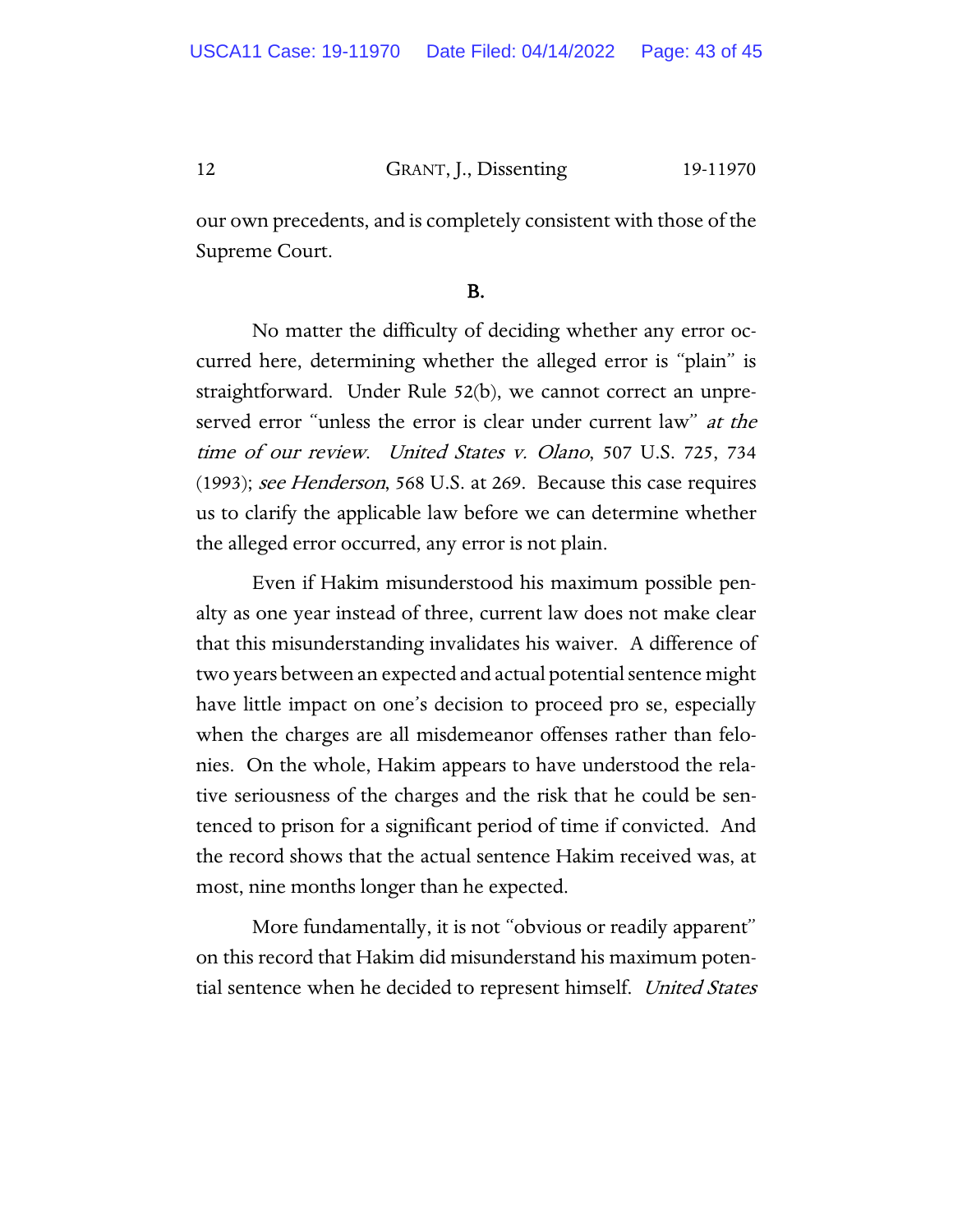19-11970 GRANT, J., Dissenting 13

v. Young, 470 U.S. 1, 17 n.14 (1985). The majority reasons that the magistrate judge "fell short" of an "obligation" to "inform the defendant unambiguously of the penalties he faces if convicted," but then correctly recognizes that "giving materially incorrect information about the defendant's sentence" does not necessarily "render his waiver unknowing." Maj. Op. at 23, 24 (quotation omitted). For the sake of clarity, it bears repeating: we must consider "the trial court's express advice," but "the ultimate test" is "the defendant's understanding." *Cash*, 47 F.3d at 1088 (quotation omitted).

To start, the magistrate judge did not make his statements about Hakim's possible sentence in a vacuum. The magistrate judge first read the criminal information to Hakim and identified the three counts that were "all in violation" of criminal tax law. In context, the magistrate judge described the potential one-year term of imprisonment when explaining that the offense charged was a misdemeanor, not a felony. The magistrate judge "never promised" Hakim "that his sentence would not exceed" one year. United States v. Kimball, 291 F.3d 726, 732 (11th Cir. 2002). Because Hakim was told that he faced three charges, and the magistrate judge spoke in the singular when explaining the potential penalties of the charge, Hakim very well could have understood his maximum potential sentence.

That is especially true given the other considerations that we must evaluate to assess Hakim's subjective understanding—including his age, health, and level of education. See Owen, 963 F.3d at 1049; see also Molignaro, 408 F.2d at 801–02 (considering the